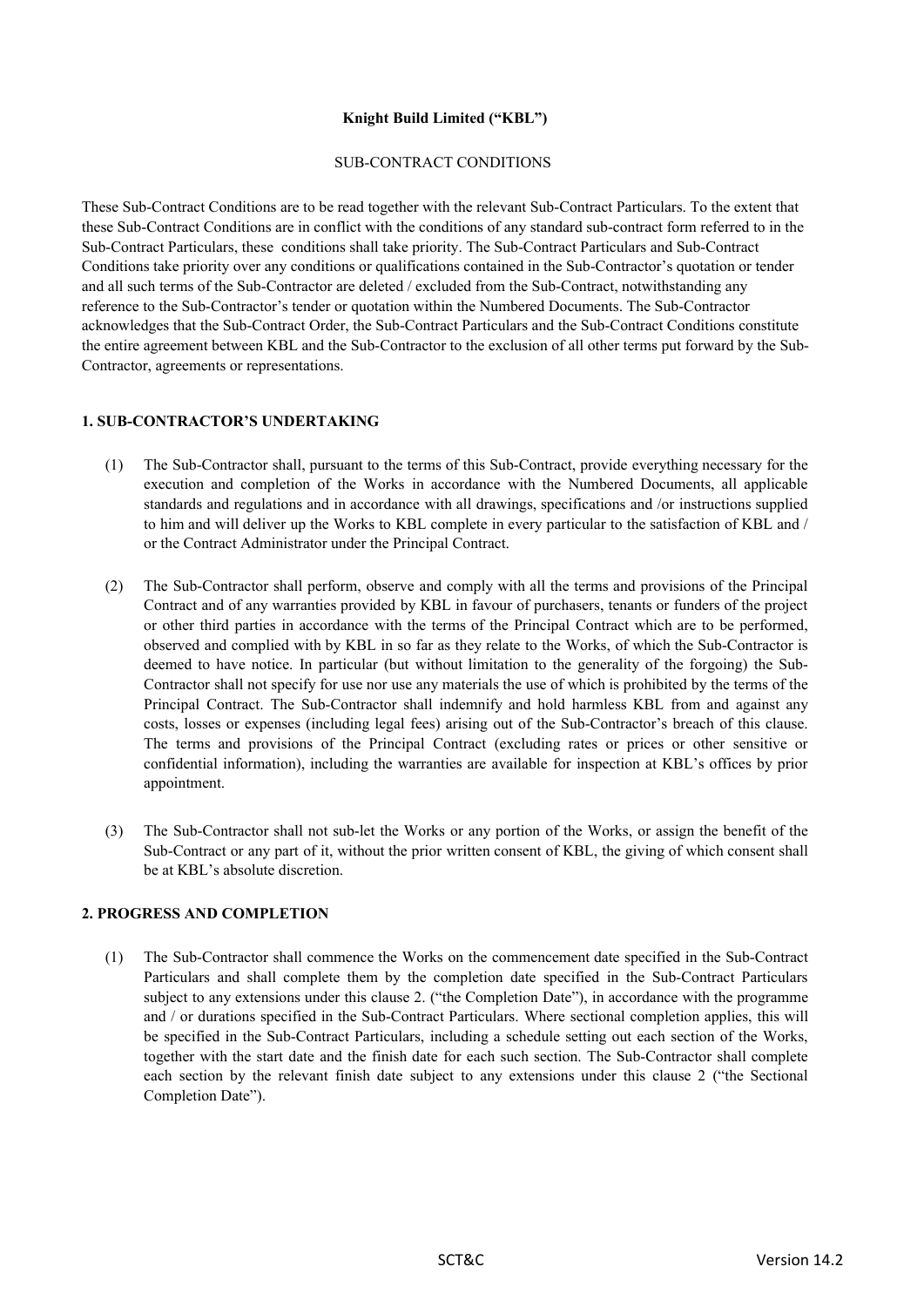- (2) The Sub-Contractor shall contact KBL's site representative 14 days prior to each anticipated start on site date for the Works and each section thereof to confirm these dates. KBL may instruct that the Works and/or any section(s) thereof are started on site on a later date, in which event the Sub-Contractor shall be entitled to claim an extension to the Completion Date for the Works and/or the relevant section(s) of the Works but shall not be entitled to claim any additional payment (whether pursuant to any clause of this Sub-Contract or as damages) in respect thereof.
- (3) After commencing the Works and each section thereof in accordance with the above provisions, the Sub-Contractor shall proceed with the Works and each section thereof regularly and diligently and shall complete the Works and each section thereof on or before the Completion Date or Sectional Completion Date relevant thereto. The Works and each section thereof are to be carried out in such order, manner and time as KBL may reasonably direct. The progress of the Sub-Contract Works is to be fully in accordance with KBL's current programme for the works and any subsequent revisions. Should the progress of the Principal Contract works deem it necessary, the Sub-Contract programme period(s) will be subject to revision and alteration, which will be confirmed by KBL. The Sub-Contractor shall co-ordinate and integrate the Sub-Contract Works fully with those of others engaged on site, the Sub-Contract Works being executed in as many visits as are necessary for their satisfactory completion. The Sub-Contractor shall proceed industriously and efficiently with appropriate resources in order to progress the Sub-Contract Works steadily towards completion. Notwithstanding anything else herein or herein referred to neither the Sub-Contract rates or prices nor the Sub-Contract Sum shall be subject to amendment or alteration in these respects. Without prejudice to any other rights or remedies which KBL may possess, if the Sub-Contractor fails to proceed with and / or complete the Sub-Contract works in accordance with the requirements set out in this clause or reasonably in accordance with the progress of the Principal Contract works, KBL may thereupon omit any areas of the Sub-Contract Works that KBL may deem necessary and either complete such areas of the works itself or sub-let them to a third party as KBL sees fit. In such circumstances, KBL shall be entitled to set-off, withhold and / or deduct any loss and / or expense or damage suffered / incurred, with any balance being recoverable from the Sub-Contractor as a debt.
- (4) The Sub-Contractor shall notify KBL forthwith in the event it becomes aware that the progress of the Works is being or is likely to be delayed and / or that it may complete the Works or any section thereof after the Completion Date or Sectional Completion Date relevant thereto, together with details of the cause of the delay and the date upon which the Sub-Contractor considers it will complete the Works and / or the relevant section. Without limiting the Sub-Contractor's obligations hereunder and at no cost to KBL, in such event KBL may instruct the Sub-Contractor to accelerate its performance of the Works and / or any section(s) except where the Sub-Contractor has been delayed by one of the events set out in clauses  $2(5)(a)$ to (d) below.
- (5) If the Sub-Contractor shall be delayed in the completion of the Works and / or any section thereof:
	- a) by any circumstance or occurrence (other than a breach of this Sub-Contract by the Sub -Contractor) entitling KBL to an extension of time under the Principal Contract; or
	- b) by the ordering of any variation to the Works as defined in clause 11; or
	- c) by any breach or act of prevention on the part of KBL; or
	- d) by a valid suspension by the Sub-Contractor of performance of its obligations pursuant to clause 3(16)(b)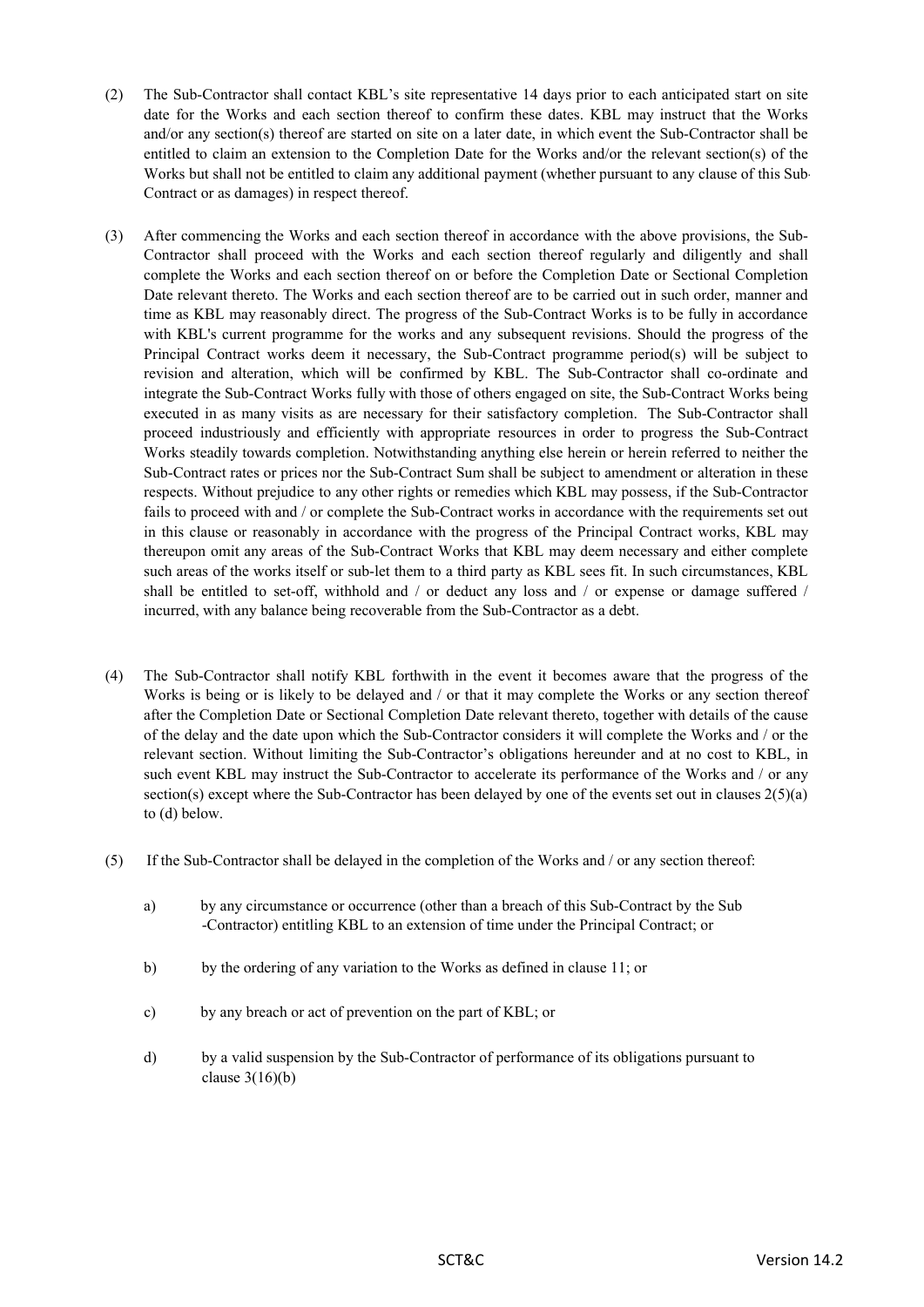then in any such event the Sub-Contractor shall be entitled to a fair and reasonable extension to the Completion Date or Sectional Completion Date(s) for the Works and / or the section(s) of the Works affected by such delay provided that the Sub-Contractor has given written notice to KBL of the circumstance or occurrence which is delaying the Works and details of the effects or likely effects of such delay with a best estimate of the continuing extent of such delay and its impact on completion of the works and / or the relevant section within fourteen days of such circumstance or occurrence first occurring.

- (6) The giving of notice in accordance with clauses 2(4) and 2(5) above and the provision of the details required in accordance with clauses 2(4) and 2(5) above shall be conditions precedent to the Sub-Contractor's entitlement to any extension of time.
- (7) KBL shall review any such notice and shall notify the Sub-Contractor of the extension to the relevant Completion Date or Sectional Completion Date(s) it awards to the Sub-Contractor within the later of (i) 12 weeks of the Sub-Contractor's notice, or (ii) where the subject matter of the Sub-Contractor's notice forms part of any claim for an extension of time made by KBL pursuant to the Principal Contract, 2 weeks after the date upon which KBL is notified of the new completion date under the Principal Contract.
- (8) The obligation of KBL to grant an extension to any Completion Date or Sectional Completion Date(s) is also conditional upon the Sub-Contractor demonstrating to the reasonable satisfaction of KBL that the relevant event will delay completion of the Works and / or any section(s) beyond the Completion Date or Sectional Completion Date(s) relevant thereto, the Sub-Contractor having used its best endeavours to prevent delay to completion of the Works and each section thereof and having done and continuing to do all that may reasonably be required to KBL's satisfaction to proceed with the Works and each section thereof.
- (9) If the Sub-Contractor is in breach of any of the foregoing provisions of this clause 2 then without prejudice to its other rights and remedies the Sub-Contractor shall, without prejudice to and pending the final determination or agreement between the parties as to the amount of the loss or damage suffered or which may be suffered by KBL in consequence thereof, forthwith pay or allow to KBL such sum, in which event KBL shall be entitled to deduct such sum from the amount otherwise due pursuant to clause 3 as KBL shall bona fide estimate as the amount of such loss or damage, such estimate to be binding and conclusive upon the Sub-Contractor until such final determination or agreement. Such estimate may include without limitation a sum in respect of liquidated damages paid or to be paid by KBL under the Principal Contract where KBL reasonably considers that the Sub-Contractor has caused or contributed to delay to completion of KBL's works under Principal Contract.
- (10) The Sub-Contractor acknowledges that liquidated damages are payable by KBL to the Employer at the rate specified in the Sub-Contract Particulars for delay in completion of the works to be carried out by KBL under the Principal Contract.

# **3. PAYMENT**

- (1) Where the Sub-Contract Particulars provide that payment under this Sub-Contract is to be on a fixed price lump sum basis, the Sub-Contractor shall be paid the fixed price lump sum specified in the Sub-Contract Particulars (as adjusted in accordance with these Sub-Contract Conditions) for the proper performance of all its obligations hereunder and such fixed price lump sum shall be strictly net of discounts (the "Sub-Contract Sum"). Where the Sub-Contract Particulars provide that payment under this Sub-Contract is to be on a remeasurement basis and the Sub-Contractor's tender has been provided on the basis of estimated quantities only, the Sub-Contractor shall be paid such sum on a remeasurement basis as becomes payable in accordance with this Sub-Contract (the "Sub-Contract Sum").
- (2) The Sub-Contract Sum includes without limitation sufficient provision for unloading materials and conveying them to the points of fixing, all site visits necessary and co-ordination with other trades necessary to complete the Works, and such temporary works as are necessary to enable the Works to continue unabated during adverse weather.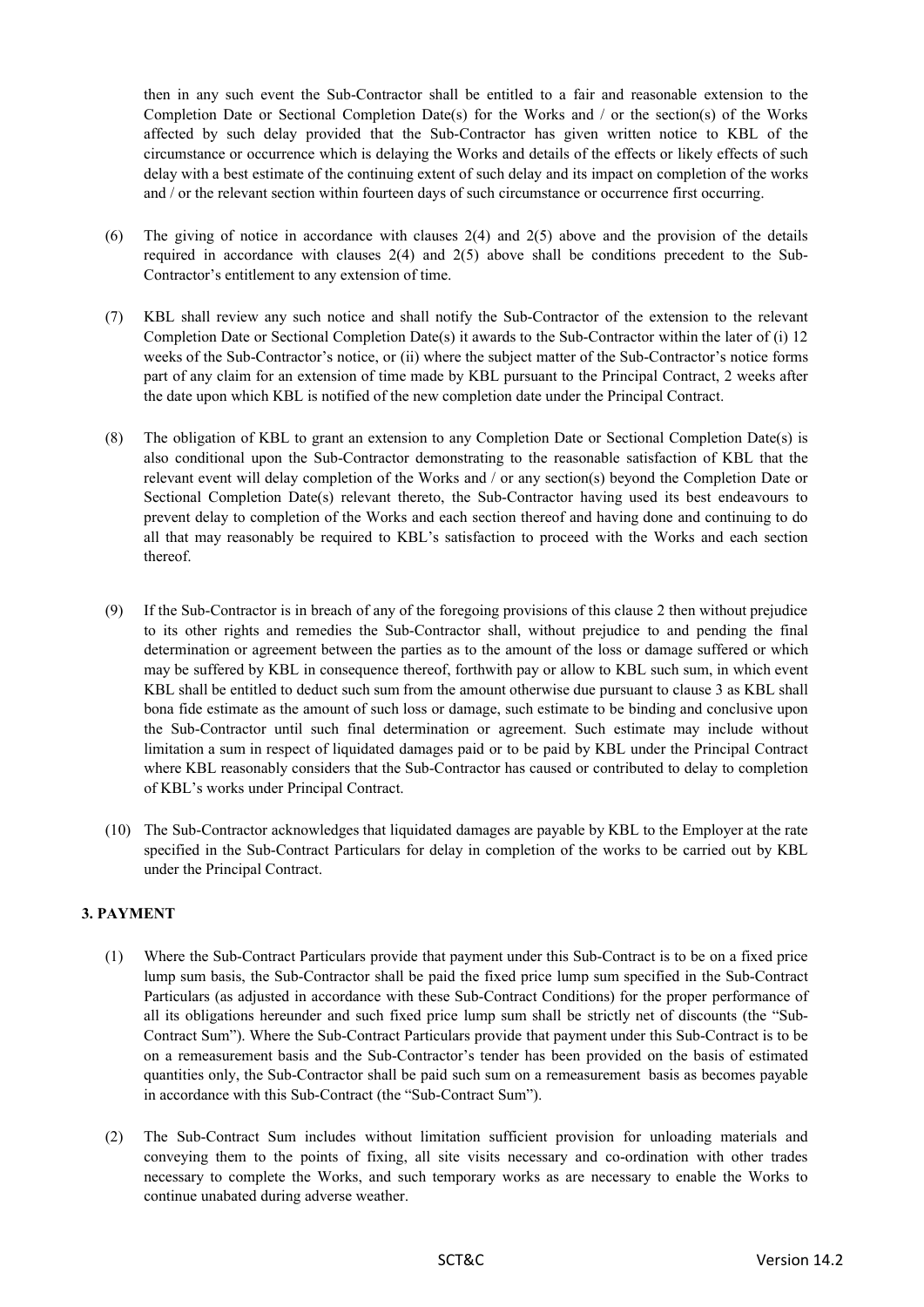- (3) This Sub-Contract is subject to the retention amount specified in the Sub-Contract Particulars ("the Retention Amount"). Subject to clause 3(4), the first moiety of the Retention Amount will be released (subject to KBL's rights of set-off) on the date stated in the Sub-Contract Particulars or on the date of practical completion of the Sub-Contract Works, whichever date is the later. The second moiety of the Retention Amount shall be released 12 months after the release of the first moiety of the Retention Amount strictly subject to and conditional upon completion of making good of all defects in the Sub-Contract Works, but subject also to sub-clauses 17 to 21 below. The Retention Amount shall be applied to the amount which KBL notifies the Sub-Contractor it proposes to pay pursuant to clause 3(8) in respect of the Works (but excluding the amount of any set off notified by KBL thereunder). It shall be a condition precedent to the second moiety of the Retention Amount becoming due that the Sub-Contractor shall have first submitted to KBL all documentation required under the Sub-Contract or otherwise to be submitted by the Sub-Contractor, including, but without limitation, any Operation and Maintenance manuals ("O&M manuals"), documentation required to comply with Health & Safety legislation / CDM Regulations, asbuilt drawings / records etc.
- (4) The Retention Amount, when held, is not automatically released at the end of the stated retention period. The Sub-Contractor must present an invoice in respect of release of the Retention Amount, clearly identifying the job number and the amount claimed. Such invoice shall supplement the statement of computation of the ascertained final sub-contract sum prepared pursuant to clauses 3(17) to 3(21) below. In the event that the Sub-Contractor is insolvent as defined in any of clauses  $3(24)$  to  $3(27)$  below, or otherwise, KBL shall not be obliged to release the Retention Amount until 12 years after the date that practical completion is certified under the Principal Contract.
- (5) Save as may expressly be stated otherwise in the Sub-Contract Particulars the following first and interim payment terms shall apply:
- (6) The Sub-Contractor shall submit a first and subsequently an interim application ('Interim Payment Application') for payment to KBL by the  $23<sup>rd</sup>$  day of the relevant month or nearest Business Day in that month, with valuation of the Works being projected to the end of that month (the "Interim Valuation Date").
- (7) The monthly due date for the first and interim payments shall in each case be the date 7 days after the relevant Interim Valuation Date (the "Due Date").
- (8) Not later than 5 days after the Due Date, KBL shall give notice to the Sub-Contractor specifying the amount (if any) of the first and interim payments proposed to be made, and the basis on which that amount is calculated (a 'Payment Notice') and, subject to any Pay Less Notice given under clause 3 (11), the sum paid by KBL shall be the sum specified in the Payment Notice.
- (9) The Final Date for Payment of the first and each interim payment shall be 30 days from its Due Date.
- (10) Not used.
- (11) KBL shall, if it intends to pay less than the notified sum stated as due in the Payment Notice, notify the Sub-Contractor in writing not later than 1 day before the Final Date for Payment of the relevant Interim Payment Application of the sum KBL considers to be due on the date that notice is served, and the basis on which that sum is calculated ("a Pay Less Notice").
- (12) The amount to be included in a Payment Application shall be the amount due to the Sub-Contractor from KBL which shall be: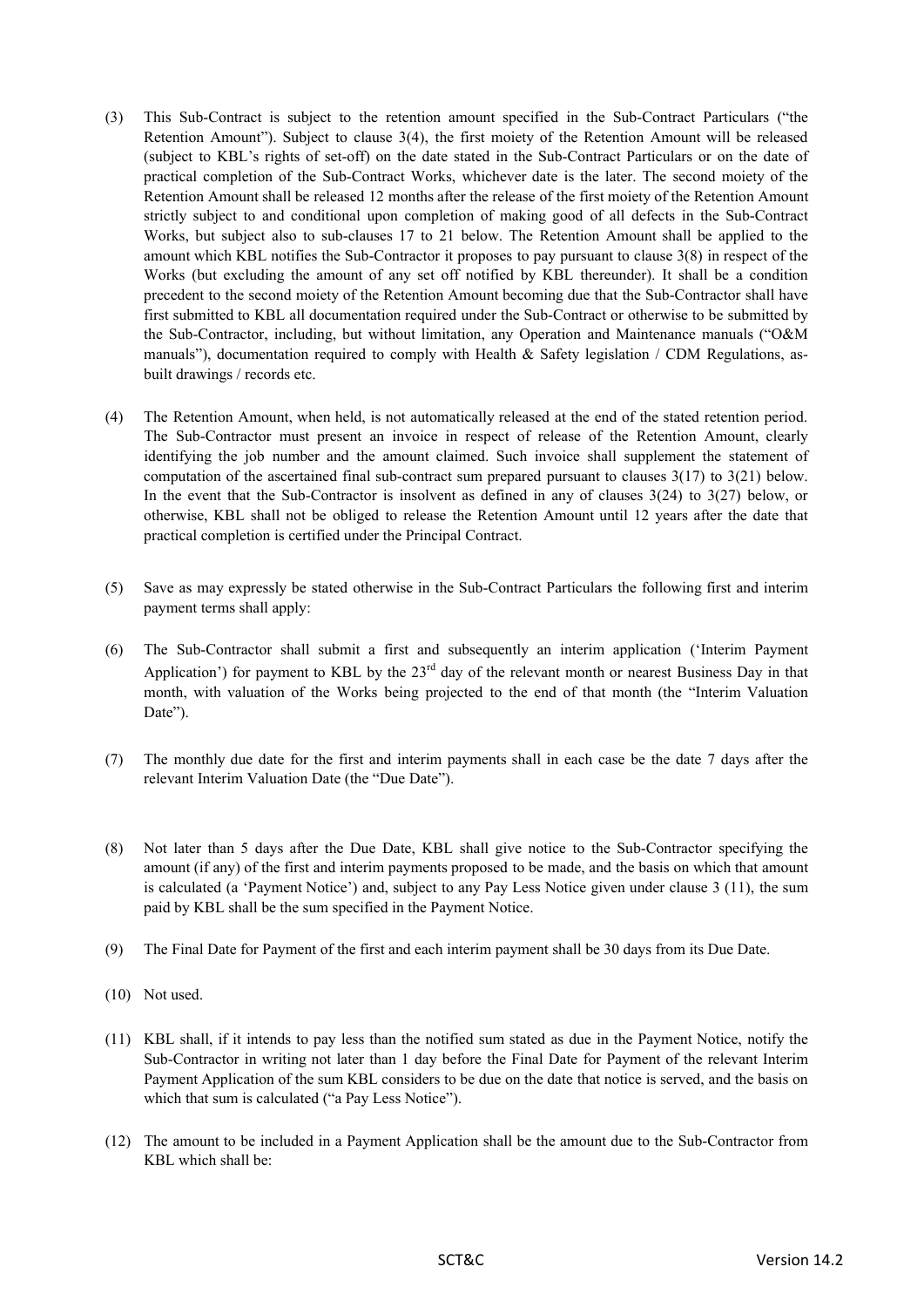- (a) where the Sub-Contractor is being paid on a fixed price lump sum basis, (i) where the Numbered Documents include a milestone schedule, the total of the prices for the elements of work separately identified in such milestone schedule properly executed and completed in accordance with this Sub-Contract or (ii) where the Numbered Documents do not include a milestone schedule, the total value of work properly executed in accordance with this Sub-Contract; or
- (b) where the Sub-Contractor is being paid on a remeasurement basis, the total value of the work properly executed in accordance with this Sub-Contract as ascertained and determined by remeasurement in accordance with this Sub-Contract.
- (c) in addition to the amount payable under clauses 12(a) or 12(b), the amount of any additions to the Contract Sum ascertained under this Sub-Contract to the extent that such additions are in respect of work already executed by the Sub-Contractor in accordance with the Sub-Contract;

up to and including the date of the application, less all amounts previously stated as due in any notification as to payment previously issued by KBL under this clause.

- (13) The Sub-Contractor shall only be entitled to payment for goods or materials which have not been delivered to site if they satisfy the following conditions; the items are included as a Listed Item in the Sub-Contract Particulars, the Listed Item is in accordance with this contract, the sub-contractor has provided KBL with reasonable proof that the property in the Listed Item is vested in KBL (and the Employer if required), the Listed Item is and will remain insured against loss or damage for its full value under a policy of insurance protecting the Sub-Contractor, KBL and the Employer in respect of the Specified Perils until delivered to, or adjacent to, the Works, at the premises where the Listed Item is situated pending delivery, there is in relation to that item clear identification of; KBL (or the Employer) as the person whose order it is held and the works as its destination. Each item being either set apart or clearly and visibly marked.
- (14) Should the Sub-Contractor receive any form of Advance Payment (For the avoidance of doubt the term 'Advance Payment' includes for Deposits, Upfront Payments, Payments on Account, Milestone Payments, Stage Payments and any Payment that cannot be valued as completed works) The full value of these payments would be considered refundable in full within 7 days of notice without any retention of said sums under any circumstances. If the contract is deemed frustrated or incomplete especially if works are not finished in accordance with the order or any works deemed incomplete, unfinished or defective KBL retain the right under clause 20 of said contract terms to be terminated in accordance with the said failure to complete or finish works and or defective workmanship in accordance with the specific notice given accordingly. The sub-contractor shall also be deemed wholly responsible and liable to KBL for the costs of any breach or failure, inclusive of legal costs, adjudicator's fees and or cost of substituted supplier to complete such works for project.
- (15) The submission of a Payment Application in accordance with the Sub-Contract Conditions shall be a condition precedent to any amount becoming due for the relevant period in question. Any payment made in the absence of an application for payment from the Sub-Contractor shall be at KBL's discretion and such discretionary payment shall not serve as a waiver of KBL's right to rely on this clause in subsequent payment periods.
- (16) All applications for payment made by the Sub-Contractor shall be accompanied by:-
	- (a) sufficient documentary evidence (including, without limitation, invoices, and, where remeasurement applies, take-offs and build-ups to support the remeasured quantities claimed) to enable KBL to assess (i) that the work claimed for has been properly executed and completed where clause  $3(12)(a)(i)$  applies or (ii) the total value of work properly executed where clause  $3(12)(a)(ii)$  above applies or (iii) the total value of the work properly executed where clause 3(12)(b) applies;
	- (b) copies of variation orders signed by both KBL and the Sub-Contractor where the Sub-Contractor claims additions to the Contract Sum pursuant to clause  $3(12)(c)$  in respect of any variations; and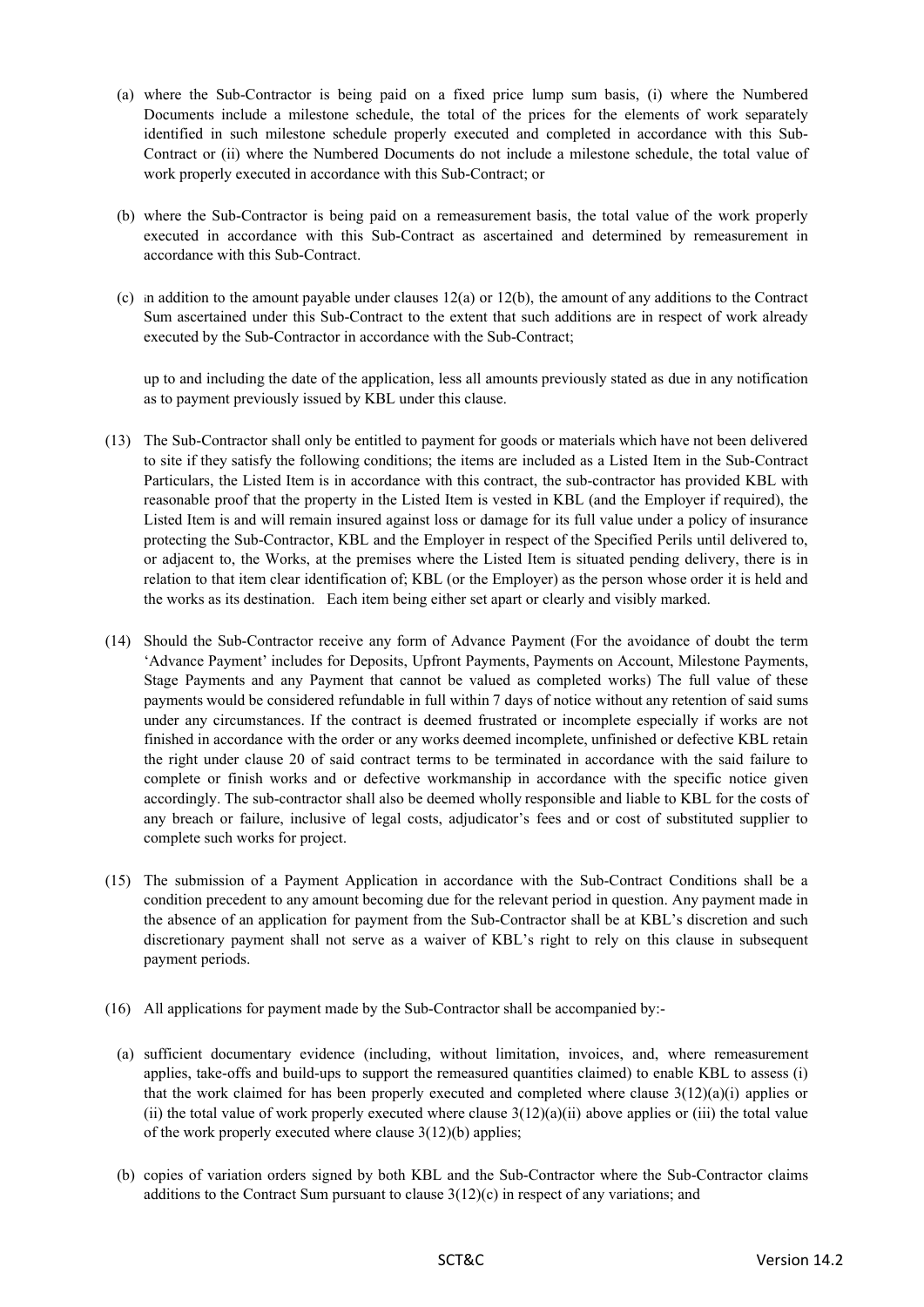- (c) any other documents reasonably requested or required by KBL.
- (17) Where any amount due to the Sub-Contractor is not paid in full by its final date for payment and no effective notice is given under clause 3(11):
	- (a) KBL shall pay to the Sub-Contractor in addition to the amount not properly paid simple interest thereon at a rate of 5% per annum above the official dealing rate of the Bank of England current at the date that the relevant payment under this Sub-Contract became overdue for the period until such payment is made. The parties agree this to be a substantial remedy:
	- (b) the Sub-Contractor shall be entitled (without prejudice to any other right or remedy) to suspend performance of its obligations under this Sub-Contract by giving not less than 7 days prior notice in writing to KBL stating the ground or grounds on which it is intended to suspend performance. The right to suspend performance shall cease when KBL makes payment in full of the relevant amount due:
	- (c) where the Sub-Contractor exercises its right of suspension under clause 16(b), it shall be entitled to a reasonable amount in respect of costs and expenses reasonably incurred by him as a result of the exercise of the right. The Sub-Contractor shall submit details of the costs and expenses as are reasonably necessary to enable KBL to ascertain the Sub-contractor's entitlement.
- (18) Not later than 4 months after practical completion of the Sub-Contract Works the Sub-Contractor shall send to KBL all documents necessary for the purpose of computing the final sub-contract sum.
- (19) Not later than 4 months after receipt by KBL of the documents referred to in clause 3(17) above a statement of the computation of the ascertained final sub-contract sum shall be prepared by KBL and a copy shall be issued to the Sub-Contractor.
- (20) The ascertained final sub-contract sum shall be the aggregate of the following:
	- (a) any amount ascertained pursuant to clauses  $12(a)$ ,  $12(b)$  and  $12(c)$  above, as applicable;
	- (b) any amount ascertained by reference to clause 13 below;
	- (c) any amount deducted or deductible by KBL pursuant to the terms of this sub-contract or otherwise, or otherwise any amount paid by or payable by or allowed by or allowable by the Sub-Contractor to KBL pursuant to the terms of this sub-contract;
	- (d) any other amount which is required to be included or taken into account in the computation of the ascertained sub-contract sum pursuant to the terms of this sub-contract.
- (21) The total amount of the ascertained final sub-contract sum less the applicable Retention Amount less the total amount previously due in the first and interim payments in respect of the Sub-Contract Works shall constitute the residual payment to the Sub-Contractor ("the Residual Payment").
- (22) The Residual Payment shall be due not later than 28 days after the date of issue of the statement of the computation of the ascertained final sub-contract sum under sub-clause 3(18) above. Not later than 5 days after the date the Residual Payment becomes due KBL shall send to the Sub-Contractor a notice specifying the amount of the Residual Payment proposed to be made, and the basis on which that amount is calculated ("a Residual Payment Notice"). The final date for payment of the Residual Payment shall be 30 days after the date that it becomes due. KBL shall, if it intends to pay less than the amount stated as due in the Residual Payment Notice, notify the Sub-Contractor in writing not later than 1 day before the final date for payment of the Residual Payment, of the sum KBL considers to be due on the date that notice is served, and the basis on which that sum is calculated ("A Pay Less Notice").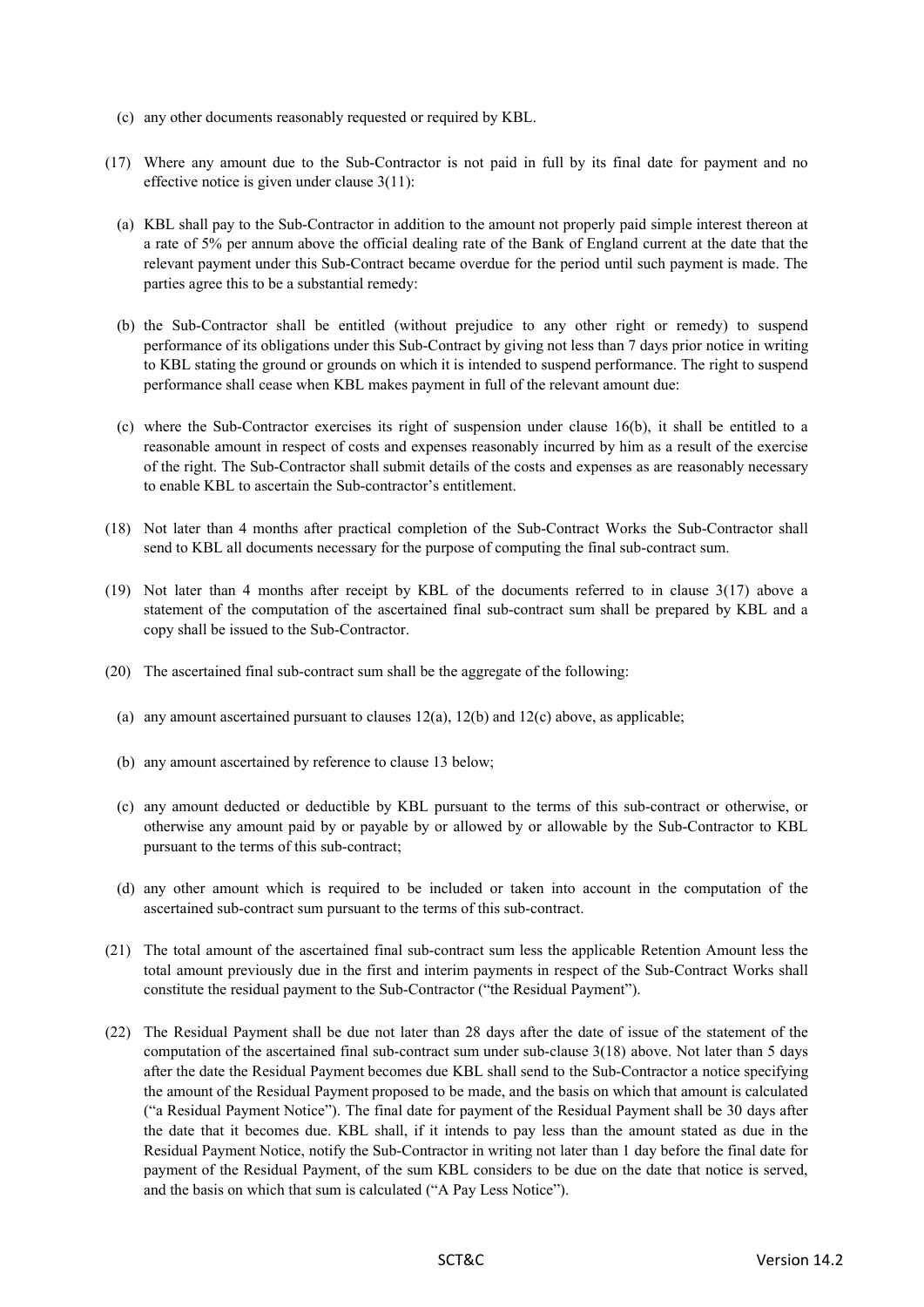- (23) Notwithstanding anything to the contrary elsewhere in this Sub-Contract, if the Employer is insolvent as defined in any of clauses 3(24) to 3(27) or otherwise, KBL shall not be obliged to make any further payment to the Sub-Contractor of any amount which is due or which may become due to the Sub-Contractor unless KBL has received payment in respect thereof from the Employer and then only to the extent such receipt relates to the Works.
- (24) The Sub-Contractor acknowledges that it is a condition of payment by the Employer to KBL that the Employer shall have been paid by its employer ("the Ultimate Employer"). Without prejudice to subclause 3(22) above, and notwithstanding anything to the contrary elsewhere in this Sub-Contract, if the Ultimate Employer is insolvent as defined in any of clauses 3(24) to 3(27) or otherwise, KBL shall not be obliged to make any further payment to the Sub-Contractor of any amount which is due or which may become due to the Sub-Contractor unless KBL has received payment in respect thereof from the Employer and then only to the extent such receipt relates to the Works.
- (25) For all purposes a company becomes insolvent:
	- (a) when it enters administration within the meaning of Schedule B1 to the insolvency Act 1986;
	- (b) on the appointment of an administrative receiver or manager of its property under Chapter 1 of Part III of that Act, or the appointment of a receiver under Chapter II of that Part of that Act;
	- (c) on the passing of a resolution for voluntary winding-up without a declaration of solvency under section 89 of that Act; or
	- (d) on the making of a winding-up order under Part IV or V of that Act.
- (26) For all purposes a partnership becomes insolvent:
	- (a) on the making of a winding-up order against it under any provision of the Insolvency Act 1986 as applied by an order under section 420 of that Act.
- (27) For all purposes an individual becomes insolvent:
	- (a) on the making of a bankruptcy order against him under Part IX of the Insolvency Act 1986.
- (28) A company, partnership or individual shall also be treated as insolvent on the occurrence of any event corresponding to those specified in clauses 3(24) to 3(26) under the law of Northern Ireland or of a country outside of United Kingdom.
- (29) The Sub-Contractor shall supply to KBL all materials, fixtures and fittings and other items which are to be used in the Works described in the Sub-Contract ("the Goods").
- (30) Title in the Goods shall pass to KBL on the earliest of:
	- (a) delivery of the Goods to the Site notwithstanding that sums are owed by KBL in respect of either the Goods themselves or the Sub-Contract;
	- (b) payment for the Goods by KBL; and
	- (c) the point at which title in the Goods passes from KBL to the Employer pursuant to the Principal Contract,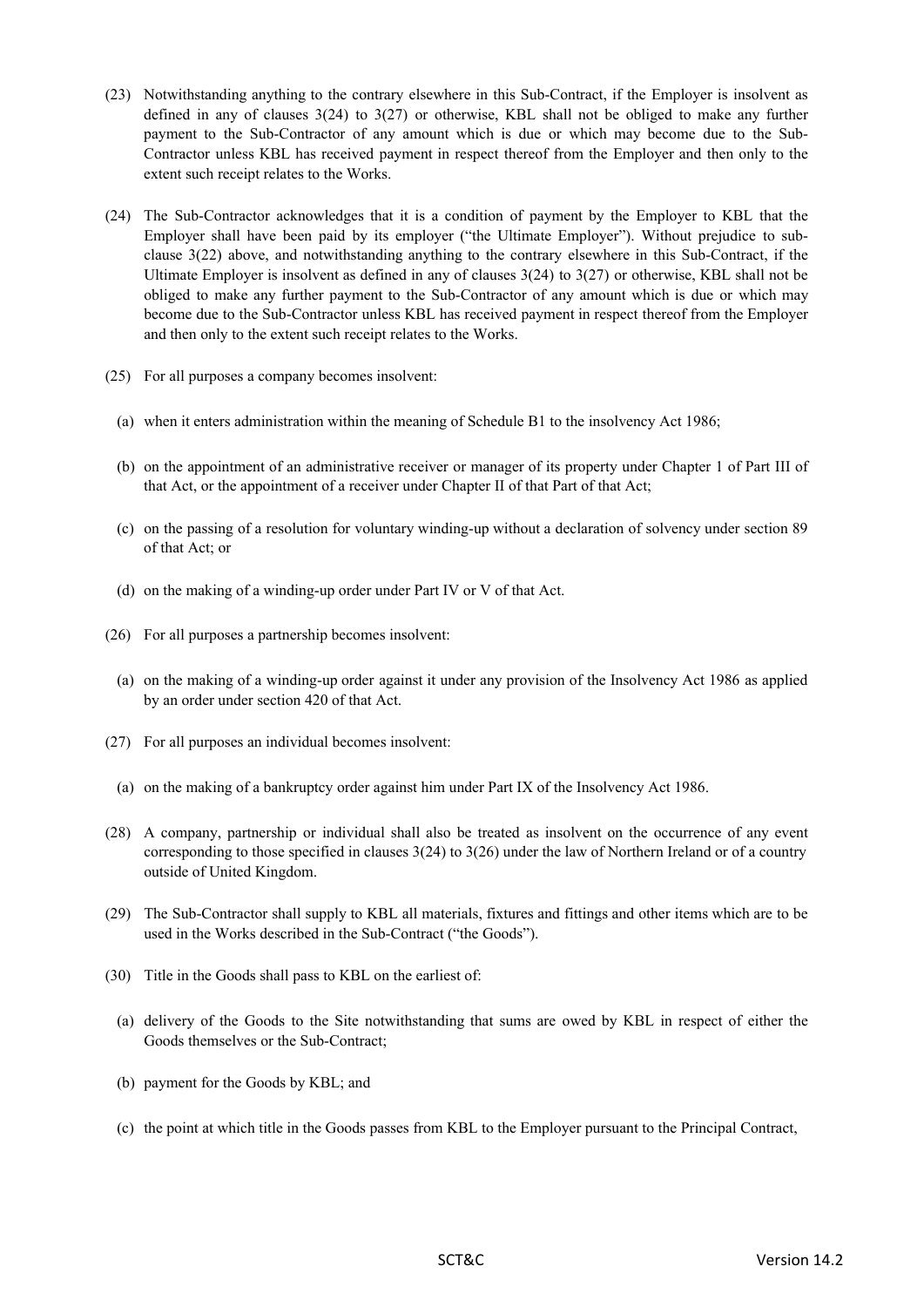notwithstanding that they have not been fitted or incorporated into the Works or any other work carried out by, or on behalf of KBL. If requested by KBL, the Sub-Contractor shall provide an acknowledgement in the form required by the Principal Contract that title in the Goods has passed to KBL.

- (31) The obligation of KBL to make any payment under this Sub-Contract is subject to the provisions of the Construction Industry Scheme ("the CIS") under the Income Tax Act 2007 and the Corporation Tax Act 2010. It is hereby confirmed that KBL is a "contractor" for the purposes of CIS. It shall be a condition precedent to the payment of any amount to the Sub-Contractor that it shall have first produced a valid subcontractor's tax certificate, registration card or certifying document as the case may be, pursuant to the regulations made under the Income Tax Act 2007 and the Corporation Tax Act 2010.D158
- (32) Subject to clause 3(11), any sum of money recoverable from or payable by the Sub-Contractor under or in connection with this Sub-Contract may be deducted from any sum then due or which may at any time thereafter become due to the Sub-Contractor under this Sub-Contract or under any other agreement between the Sub-Contractor and KBL and any sum of money recoverable by KBL from or payable to KBL by the Sub-Contractor under or in connection with any other agreement may be deducted from any sum then due or which at any time may become due to the Sub-Contractor under this Sub-Contract.

## **4. PROFESSIONAL INDEMINITY INSURANCE**

- (1) Without prejudice to the Sub-Contractor's obligations under this Sub-Contract, where the Sub-Contractor has a design obligation under the Sub-Contract, the Sub-Contractor shall take out and maintain for a period from the date of commencement of the Works (or the works under the Principal Contract if earlier) to 12 years after the date that Practical Completion is certified under the Principal Contract professional indemnity insurance in an amount of not less than the amount specified in the Sub-Contract Particulars in respect of any breach of statutory duty, negligence, omission or other default on the Sub-Contractor's part in respect of any of its obligations arising out of this Sub-Contract. The Sub-Contractor's insurers shall produce documentary evidence that such insurance is being maintained from time to time upon KBL's request. If the Sub-Contractor fails to take out and maintain such insurance (and for the purposes of this clause KBL shall be entitled to assume the same where the Sub-Contractor has failed to produce the requisite documentary evidence of insurance) KBL shall be entitled to take out insurance against the risk arising from the same and the premium paid and other costs resulting from the same shall be debts due from the Sub-Contractor to KBL which may be deducted from any monies due or becoming due to the Sub-**Contractor**
- (2) Where the Sub-Contractor has a design obligation under the Sub-Contract (whether full design or design portion), the entire design provisions of the Principal Contract, together with any schedule of amendments thereto, shall be incorporated herein and shall apply *mutatis mutandis* as between KBL and the Sub-Contractor.

#### **5.THIRD PARTY RIGHTS, COLLATERAL WARRANTIES, BONDS AND GUARANTEES.**

- (1) The parties to this Sub-Contract do not intend that any term of the Sub-Contract should be enforceable, by virtue of the Contracts (Rights of Third Parties) Act 1999, by any person who is not a party to this Sub-Contract. Notwithstanding any other provision of this Sub-Contract nothing in this Sub-Contract confers or purports to confer any right to enforce any of its terms on any person who is not a party to it.
- (2) The Sub-Contractor shall execute and return to KBL all of the required Collateral Warranties, Bonds and / or Guarantees identified in the Sub-Contract Particulars or elsewhere in the Sub-Contract documents, or which are otherwise required in connection with this Sub-Contract.
- (3) The Sub-Contractor shall deliver to KBL within 10 days of any request by KBL to do so duly executed Sub-Sub-Contractor warranties as required by the Sub Contract Particulars.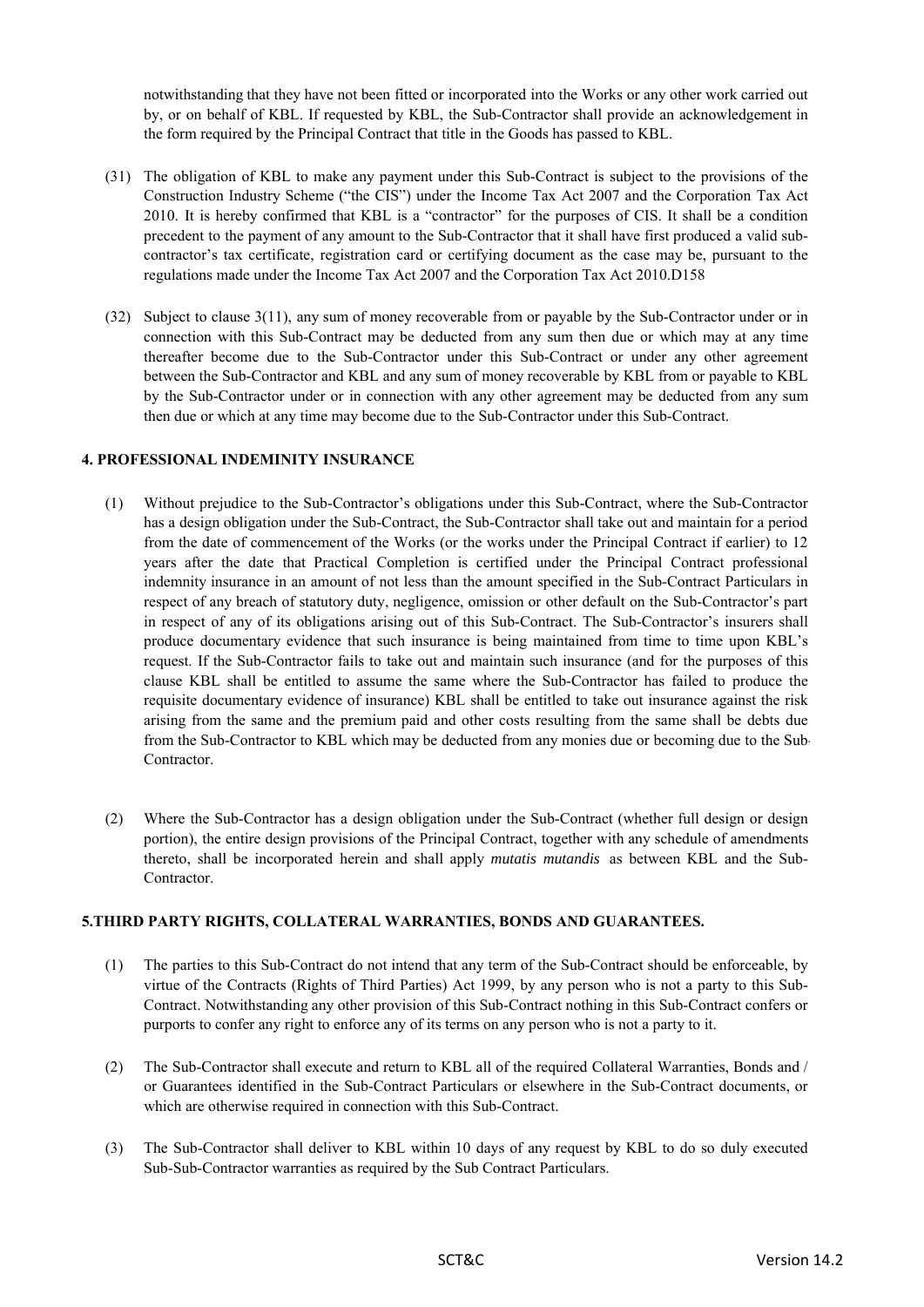- (4) In the event of a breach of this clause KBL shall, subject to clause 3(11), be entitled to withhold all payments otherwise due to the Sub-Contractor:
	- (a) in respect of clause 5(2) until such documents are provided (save that in the case of any Bond, KBL's withholding entitlement shall be limited to a sum or sums equal to the value of such Bond); and
	- (b) in respect of clause 5(3) which relate to the part or parts of the Works in respect of which such Sub-Sub-Contractor warranties are required until they are provided.

#### **6. SITE**

(1) This Sub-Contract is executed on the understanding that the Sub-Contractor has visited the Site to assess the conditions at and / or affecting the Site relating to the Works, including without limitation the full scope of works, ground conditions, suitability of any surfaces to which the Sub-Contractor is to fix, apply or lay its work, access and unloading of materials and is satisfied with the same. The Sub-Contractor shall not be entitled to any additional payments or any extension to the Completion Date or Sectional Completion Date(s) for any such conditions encountered at or affecting the Site which may increase the Sub-Contractor's costs or cause it delay.

#### **7. SUB-SURFACES**

(1) The Sub-Contractor shall satisfy itself before commencing work, as to the suitability of any surfaces to which the Sub-Contractor is to fix, apply or lay its work.

#### **8. RESPONSIBILITIES AND INDEMNITIES IN RESPECT OF INJURY, DAMAGE OR LOSS**

- (1) Unless otherwise notified by KBL to the Sub-Contractor, the Sub-Contractor takes the risk of all loss and damage to any goods (whether or not at the Site) which are to be used in the Works up until the issue of the certificate of Practical Completion (or its equivalent) under the Principal Contract and irrespective of whether title in the same has passed to KBL or the Employer. The Sub-contractor shall during this period maintain, fully protect and make good all damage at no additional cost to KBL and to the satisfaction of KBL and the contract administrator under the Principal Contract. Notwithstanding any other provision of this Sub-Contract the Sub-Contractor takes the risk of all loss and damage to any temporary buildings, plant, tools, scaffolding and machinery provided by the Sub-Contractor and shall take out and maintain adequate insurance in respect of the same.
- (2) The Sub-Contractor shall indemnify and save harmless KBL against each and every liability which KBL may incur to any other person whatsoever and from all claims, causes of action, costs, loss and expense whatsoever in respect of:
	- (a) Personal injury or death of any person or injury or damage to any property real or personal arising out of or in the course of or caused by any works executed by the Sub-Contractor and / or the execution of such works (including but not restricted to the use of any plant, equipment or facilities whether in connection with such execution or otherwise) and / or design undertaken by the Sub-Contractor;
	- (b) Any breach or non-performance or non-observance by the Sub-Contractor, its Sub-Sub-Contractors, or either of their servants or agents of the provisions of the Principal Contract in so far as they relate or apply to the works;
	- (c) Any act, omission, default, negligence or breach of duty of the Sub-Contractor, its Sub-Sub-Contractors, or either of their servants or agents of the provisions of this Sub-Contract except to the extent that the same have been caused by any act, default omission of KBL; and
	- (d) Any claim under any statute in force for the time being or at common law or otherwise by an employee of the Sub-Contractor in respect of personal injury arising out of or in the course of his employment.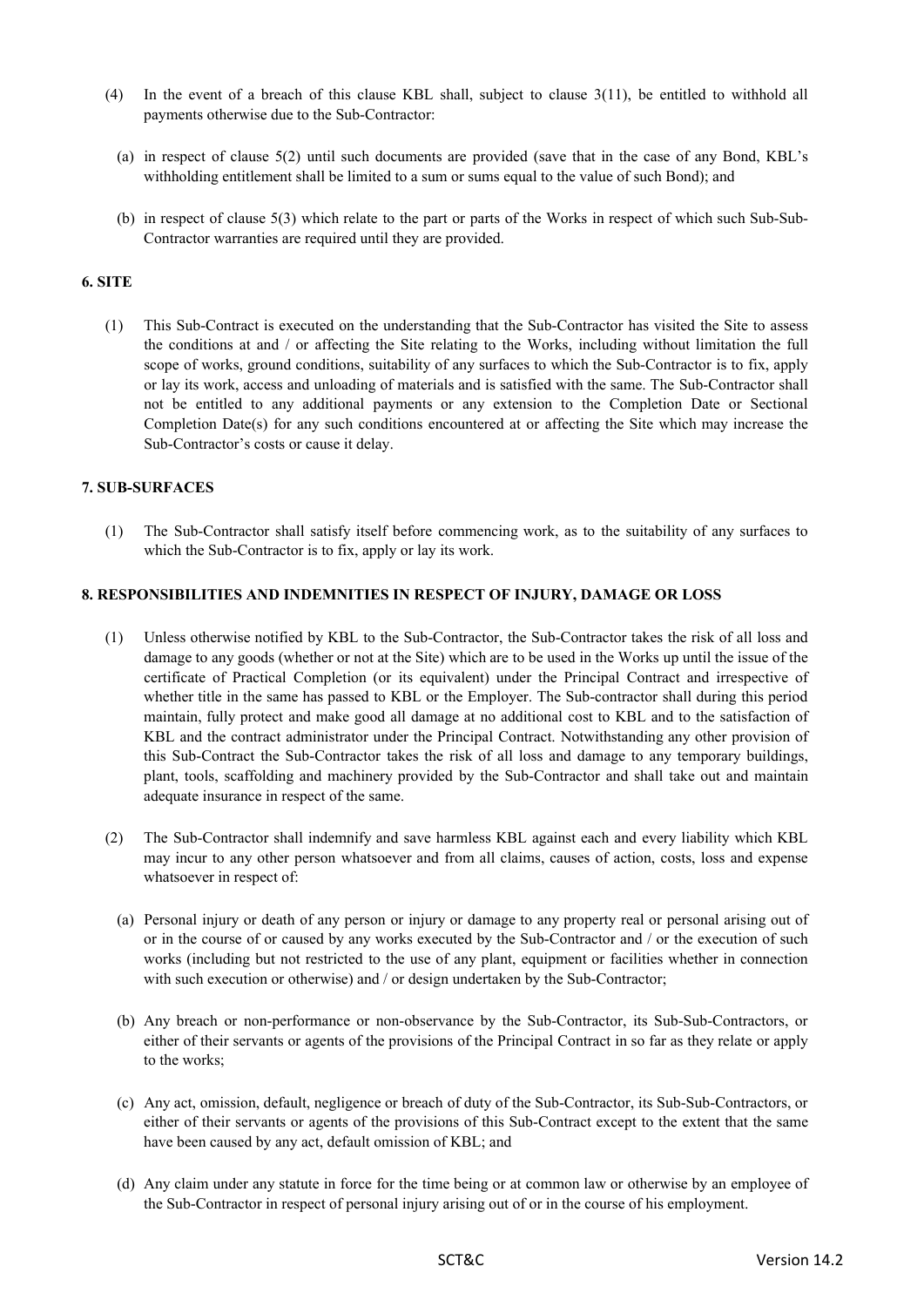#### **9. EMPLOYERS LIABILITY AND PUBLIC LIABILITY INSURANCES**

- (1) Without prejudice to the Sub-Contractor's obligations under this Sub-Contract, the Sub-Contractor shall adequately insure against all Employers' Liability and Public Liability risks arising out of or in connection with the execution of the Works and produce on demand policies of such insurances, together with receipts for premiums. Employers' Liability insurance in an amount of not less than the amount specified in the Sub-Contract Particulars for each and every occurrence; Public Liability insurance in an amount of not less than the amount specified in the Sub-Contract Particulars for each and every occurrence; and the Public Liability policy shall be endorsed to indemnify the Employer and KBL as principals or name the Employer and KBL as co-insureds for their respective rights and interests.
- (2) In case of failure by the Sub-Contractor to effect the insurances in this or any other clause of this Sub-Contract, KBL shall be at liberty to insure on behalf of the Sub-Contractor and the premium so paid and other costs thereof shall be debts due from the Sub-Contractor to KBL and may be deducted from any monies due or becoming due to the Sub-Contractor.
- (3) The Sub-Contractor shall not at any time knowingly do (or omit to do) any act or thing which may entitle any insurer to refuse to pay a claim under the insurance referred to in this Sub-Contract or which may render any such insurance void, voidable, suspended, impaired or defeated in whole or in part.

## **10. OVERTIME**

(1) No overtime is to be worked without the Sub-Contractor first obtaining the prior written consent of KBL.

## **11. VARIATIONS, EXTRA WORK AND DAYWORKS**

- (1) The term 'Variation' means:
	- (a) the alteration or modification of the design, quality or quantity of the Works including;
		- i. the addition, omission or substitution of any work;
		- ii. the alteration of the kind or standard of any of the materials or goods to be used in the Works;
		- iii. the removal from the site of any work executed or materials or goods brought thereon by the Sub-Contractor for the purposes of the Works other than work, materials or goods which are not in accordance with the contract;
	- (b) the imposition by KBL of any obligations or restrictions in regard to the matters set out in the Sub-Contract Particulars in regard to:
		- i. access to the site or use of any specific parts of the site;
		- ii. limitation of working space;
		- iii. limitations of working hours; or
		- iv. the execution or completion of the work in any specific order.
- (2) No Variation required by KBL or subsequently sanctioned by KBL shall vitiate this Sub-Contract.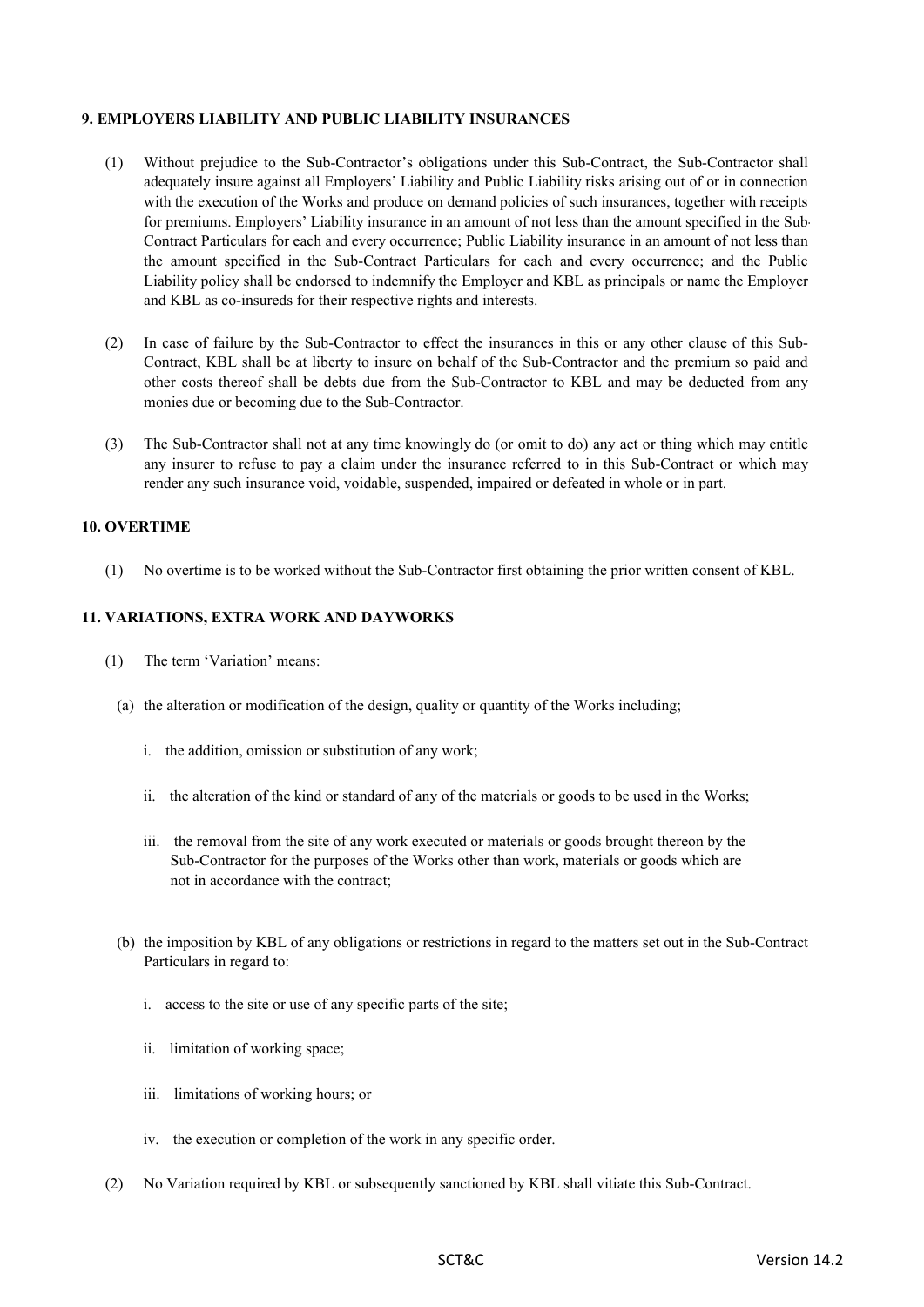## **12. VALUATION OF VARIATIONS**

- (1) To the extent that a valuation relates to the execution of additional or substituted work which can properly be valued by measurement or to the execution of work for which an approximate quantity is included in the contract bills, such work shall be measured and shall be valued in accordance with the following rules:
	- (a) where the additional or substituted work is of similar character to, is executed under similar conditions as, and does not significantly change the quantity of, work set out in the contract bills, the rates and prices for the work so set out shall determine the valuation;
	- (b) where the additional or substituted work is of similar character to work set out in the contract bills but is not executed under similar conditions thereto and / or significantly changes its quantity, the rates and prices for the work so set out shall be the basis for determining the valuation and the valuation shall include a fair allowance for such difference in conditions and / or quantity;
	- (c) where the additional or substituted work is not of similar character to work set out in the contract bills, the work shall be valued at fair rates and prices;
	- (d) where the approximate quantity is a reasonably accurate forecast of the quantity of work required the rate or price for the approximate quantity shall determine the valuation; and
	- (e) where the approximate quantity is not a reasonably accurate forecast of the quantity of work required, the rate or price for that approximate quantity shall be the basis for determining the valuation and the valuation shall include a fair allowance for such difference in quantity.

provided that clauses  $12(1)(d)$  and  $12(1)(e)$  shall apply only to the extent that the work has not been altered or modified other than in quantity.

- (2) To the extent that a valuation relates to the omission of work set out in the contract bills, the rates and prices for such work therein set out shall determine the valuation of the work omitted.
- (3) In any valuation of work under clauses 12(1) and 12(2):
- (a) measurement shall be in accordance with the same principles as those governing the preparation of the contract bills;
- (b) allowance shall be made for any percentage or lump sum adjustments in the contract bills; and
- (c) allowance, where appropriate, shall be made for any addition to or reduction for preliminary items of the type referred to in the Standard Method of Measurement, provided that no such allowance shall be made in respect of compliance with an instruction for the expenditure of a provisional sum, pursuant to clause 19(1)
- (4) No work will be valued as daywork except where, in the opinion of KBL it would be unfair to value such work using any other method as provided for in this clause 12 and the Sub-Contractor has given due notice to the nominated KBL representative specified in the Sub-Contract Particulars who has approved it in writing prior to the Sub-Contractor commencing execution thereof (in order to facilitate checking the time and materials expended thereon). All daywork sheets shall be submitted to KBL by the end of the week during which the work is executed. All daywork will be paid for at the rates detailed in the Sub-Contract Particulars.
- (5) Provided always that no allowance shall be made as part of any valuation under this clause for any effect upon the regular progress of the Works or of any part of them or for any other direct loss and/or expense for which the Sub-Contract would be reimbursed under any other provision of this Sub-Contract.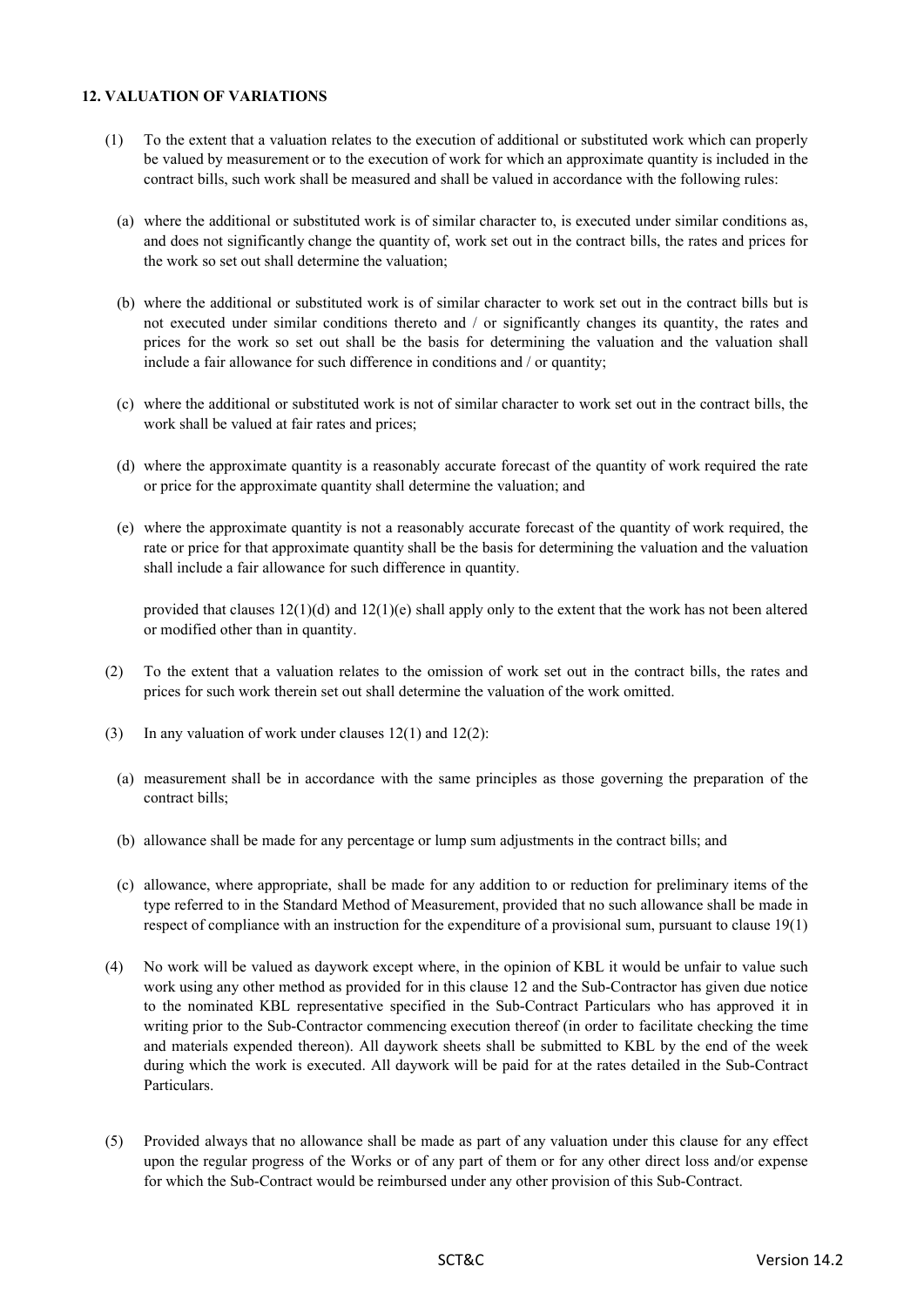(6) KBL shall be entitled to omit any part of the Works and shall be entitled, either itself or by engaging another contractor, to perform the same and the Sub-Contract Sum shall be adjusted accordingly. The Sub-Contractor shall be entitled to receive any cost reasonably incurred in expectation of performing such omitted works, but shall not be entitled to any allowance for loss of profit.

# **13. LOSS AND / OR EXPENSE**

- (1) If in the execution of this Sub-Contract the Sub-Contractor incurs or is likely to incur direct loss and/or expense for which the Sub-Contractor would not be reimbursed by a payment under any other provision in this Sub-Contract because the progress of the Works or any part of them has been or is likely to be materially affected by:-
	- (a) the ordering of any Variation to the Works as defined in clause 11(1); or
	- (b) any suspension by the Sub-Contractor under clause 3(17)(b), provided the suspension was not frivolous or vexatious; or
	- (c) any breach or act of prevention on the part of KBL; or
	- (d) any other circumstances or occurrence (other than a breach of this Sub-Contract by the Sub-Contractor) entitling KBL to loss and/or expense under the Principal Contract.

then the Sub-Contractor may make written application to KBL.

- (2) If the Sub-Contractor makes an application as referred to in clause 13(1), then save where this Sub-Contract provides that there shall be no addition to the Sub-Contract Sum or otherwise excludes the operation of this clause, then the amount of the direct loss and /or expense which has been or is being incurred shall be ascertained by KBL; provided always that the Sub-Contractor shall:
	- (a) make its application as soon as it has become, or should reasonably have become, apparent to the Sub-Contractor that the progress of the Works or any part of them has been or is likely to be affected;
	- (b) in support of its application submit to KBL upon request such information and details as KBL may reasonably require;
	- (c) in addition to clause 13(2)(a) and (b), provide KBL with such notices, documents and other information as may be required in good time so as to enable KBL to claim loss and/or expense in accordance with the terms of the Principal Contract;

and provided always that no allowance shall be made as part of any ascertainment under this clause for any direct loss and/or expense for which the Sub-Contractor would be reimbursed under any other provision of this Sub-Contract.

- (3) In the event the Sub-Contractor fails to comply with clause 13(2) then its entitlement to loss and / or expense under this clause shall be reduced by an amount equal to the amount which KBL is unable to claim under the terms of the Principal Contract as a result of such failure by the Sub-Contractor.
- (4) Any amounts ascertained by KBL in accordance with clause 13(2) shall be included within the Sub-Contractor's ascertained final sub-contract sum as referred to in clauses 3(17) to 3(20).
- (5) In the event that KBL's ability to claim any other remedy for losses suffered or incurred (including without limitation damages for breach of contract) under or in connection with the Principal Contract in respect of any matter is excluded or restricted, the Sub-Contractor's ability to claim against KBL is similarly excluded or restricted.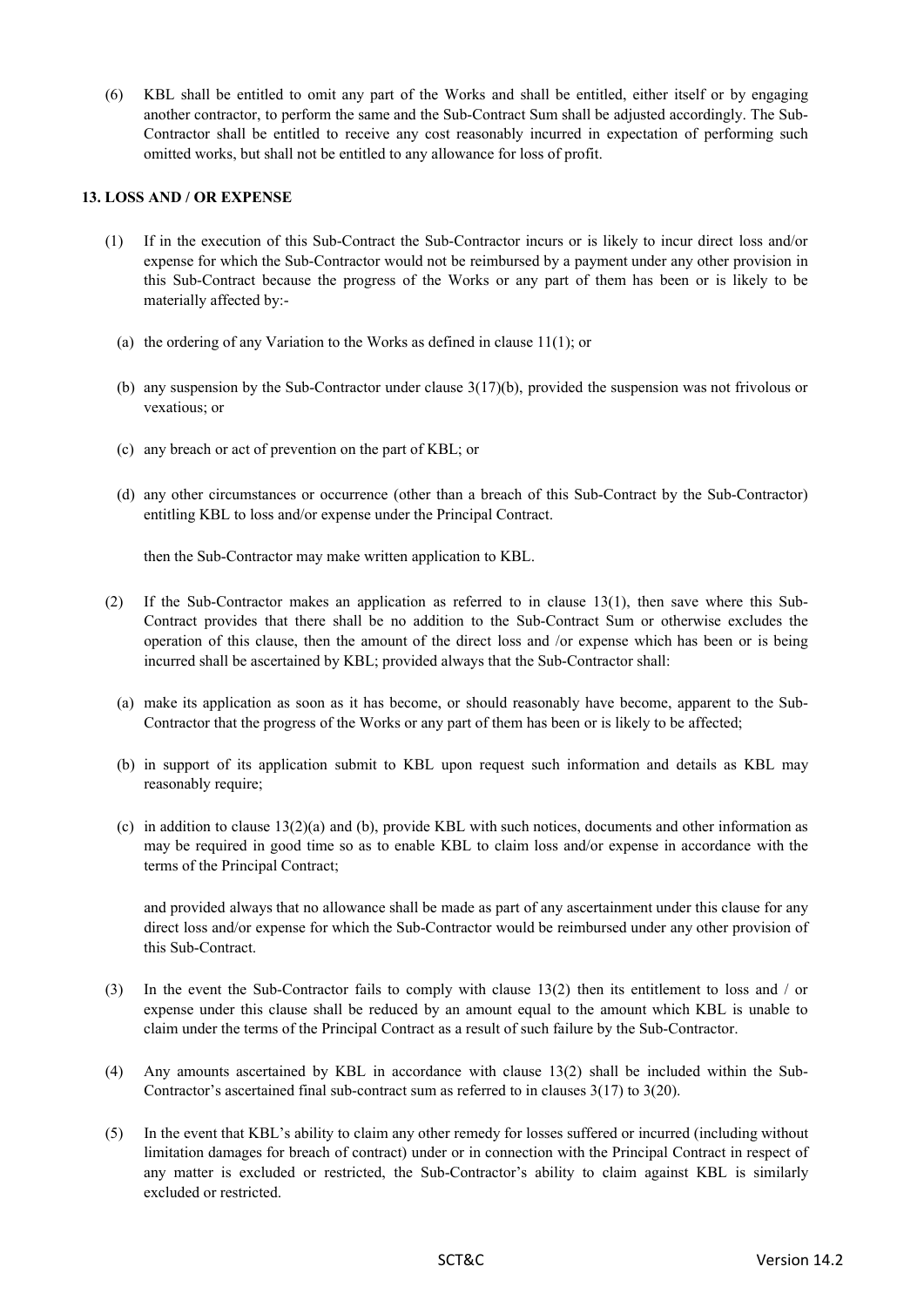(6) Notwithstanding any other provision of the Sub-Contract, it shall be a condition precedent to the Sub-Contractor's entitlement to any loss and / or expense under this clause 13 that the Sub-Contractor shall have given KBL the information required by clause 13(2) above within 20 days after the circumstances for such loss and / or expense entitlement became known to the Sub-Contractor, or should have become known to a reasonably competent Sub-Contractor in the Sub-Contractor's position.

## **14. COMPLIANCE WITH LAWS**

- (1) The Sub-Contractor shall comply with all directly applicable provisions of the EU Treaty and/or any EU regulations, all statutes, any instruments, rules or orders made under any statute, any bye laws or regulations of any local authority or of any statutory undertaker which has any jurisdiction with regard to the Works or with whose systems the same are or will be connected, any decisions of a relevant authority which controls the right to develop the site and any other laws (including without limitation EC laws) applicable to the Works and the carrying out thereof.
- (2) Without prejudice to the generality of the above, the Sub-Contractor shall comply with all employment legislation (including without limitation, the Working Time (Amendment) Regulations 2007), antidiscrimination laws, immigration laws and PAYE Regulations in connection with engaging operatives and / or employees in the Works.

## **15. INFORMATION PROVIDED BY OTHERS**

(1) KBL shall not be liable to the Sub-Contractor in respect of or in relation to any disruption or delay caused to the Sub-Contractor arising from or in connection with the late receipt or non-receipt by the Sub-Contractor of any instructions, drawings, levels or other information unless the Sub-Contractor has made written application to KBL for such instruction, drawings, levels or other information at a date which is not unreasonably distant from nor unreasonably close to the date on which it is necessary for the Sub-Contractor to receive the same.

#### **16. INFORMATION PROVIDED FOR OTHERS**

- (1) The Sub-Contractor shall submit to KBL copies of drawings and documents in relation to those parts of the Works to be designed by the Sub-Contractor ( "Designs" ) as described in the Numbered Documents on the dates stated therein or, if no date is stated, on a date which is not unreasonably distant from nor unreasonably close to the date on which it is necessary for KBL to receive the same to enable it to review and comment on the same and / or integrate such Designs into the design of any other part of the work under the Principal Contract without delaying or disrupting the work under the Principal Contract or the Works or any section thereof. The Sub-Contractor will comply strictly with any procedures set out in the Numbered Documents which allow KBL and any other party specified therein to comment on such drawings and documents and it shall be a condition precedent to the Sub-Contractor's entitlement to payment for any work or goods in respect of any part of the Works to be designed by him that the same have been executed or supplied in accordance with drawings and documents which have been accepted by KBL in accordance with such procedures.
- (2) The Sub-Contractor shall be responsible for all errors, discrepancies and omissions in or between drawings and documents provided by him and the items specified in paragraphs (a) to (c) below and, notwithstanding anything to the contrary contained elsewhere in this Sub-Contract, the Sub-Contractor shall not be entitled to any addition to the Sub-Contract Sum or any extension of time in respect of the correction of such error discrepancy or omission or in respect of any instruction issued by KBL in relation to it. Without prejudice to any express or implied warranties or conditions, the Sub-Contractor warrants that those parts of the Works designed by him will comply with:
	- (a) any performance specification or requirement contained in the Sub-Contract;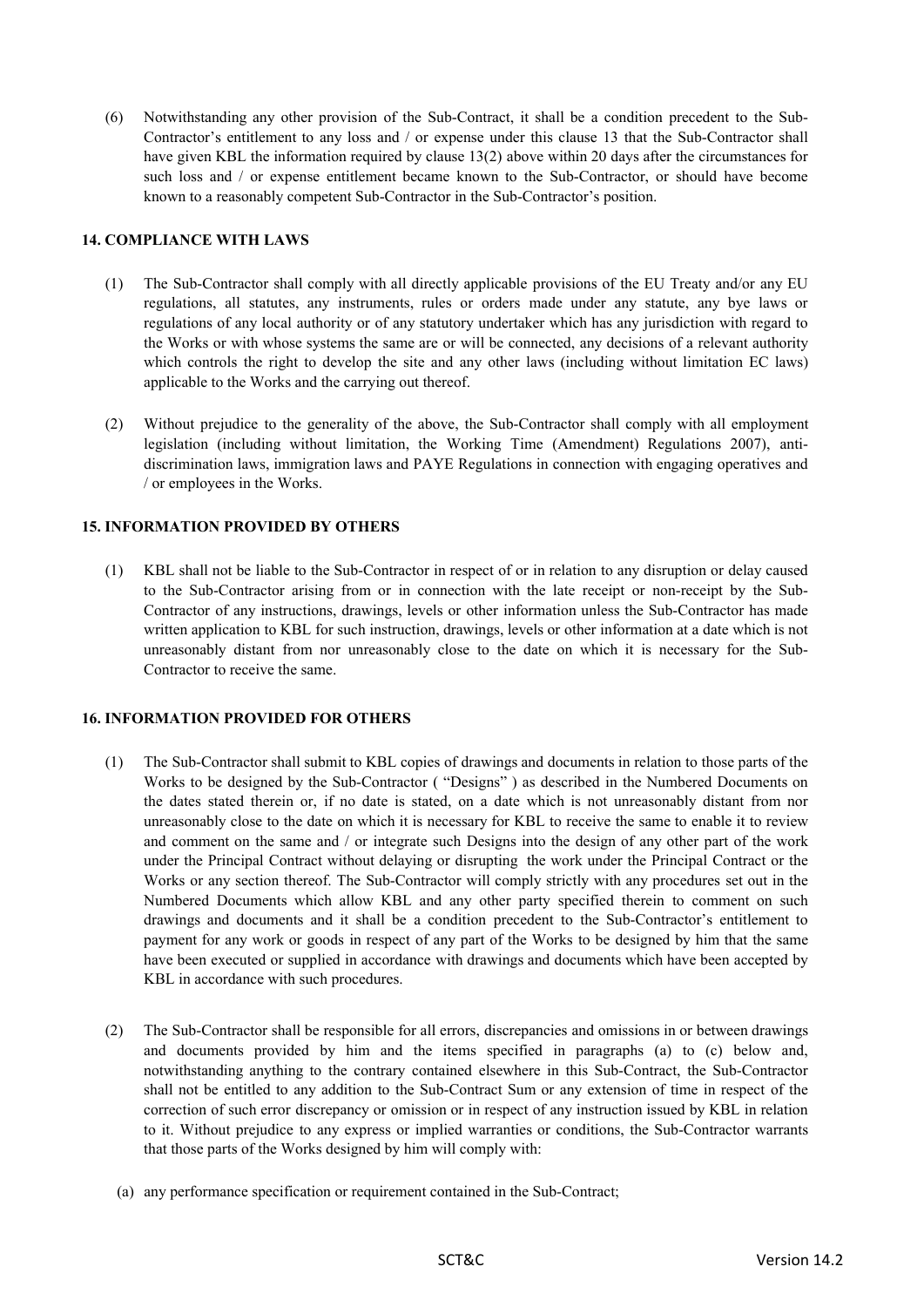- (b) the Statutory Requirements (as defined in the Principal Contract or, if not defined, all statutes, any instruments, rules or orders made under any statute, any bye laws or regulations of any local authority or of any statutory undertaker which has any jurisdiction with regard to the Works or with whose systems the same are or will be connected, any decisions of a relevant authority which controls the right to develop the site and any other laws (including without limitation EC laws) applicable to the Works and the carrying out thereof; and
- (c) any other requirement stipulated in the Principal Contract.
- (3) No comments or advice from KBL or from the contract administrator under the Principal Contract in connection with any drawings or documents provided by the Sub-Contractor shall in any way relieve the Sub-Contractor of its responsibility for the same.
- (4) KBL shall be entitled under an irrevocable royalty free licence granted with full title guarantee to reproduce and use any drawing or documents provided by or on behalf of the Sub-Contractor for all purposes in relation to the Works and the project which is the subject of the Principal Contract and shall be entitled to grant a licence to the Employer and any other third party with an interest in the project to which the Works relate (including without limitation any purchaser, tenant or funder of the whole or part of such project) in respect of such purposes on similar terms. Such licence shall survive termination of this Sub-Contract: on any basis.

## **17. SUB-CONTRACTOR'S QUALITY PLAN**

(1) The Sub-Contractor shall provide a detailed quality plan in a format agreed with KBL which shall include without limitation: detailed programmes for design, shop drawings, off-site fabrication and construction of the Works and each section thereof and preparation / issue of as-built drawings and operation and maintenance manuals; an environmental impact assessment; and an information release schedule, together with: requests for information; progress reports against programmes; on and off-site testing and inspection procedures, including commissioning and witnessing; snagging and offering works for completion; quality procedures, systems and audits and financial reporting.

## **18. USE OF SITE**

(1) The Site shall not be used for any purpose other than for the carrying out of the Works. Any of the Works to be executed outside the Site boundary shall be carried out to suit the convenience of adjacent occupiers and local authorities at times to be agreed by KBL in writing. KBL shall be entitled upon reasonable prior notice to visit any place outside the Site where the Works are being executed for the purpose of inspecting the same.

#### **19. ADJUSTMENT OF PROVISIONAL SUMS**

(1) Instructions may be issued in respect of provisional sums. Notwithstanding any other provision of this Sub-Contract, no claims by the Sub-Contractor for extensions of time or for payment of head office overheads, interest, financing charges, loss of profit, preliminaries (whether site based or otherwise) or any indirect or consequential losses of whatsoever kind will be allowed in respect of such instructions or the provisional sums to which they relate, as the Sub-Contractor has made due allowance within the Sub-Contract Sum and the time for completion of the Works and each section thereof for these items.

#### **20. TERMINATION OF SUB-CONTRATOR'S EMPLOYMENT**

(1) KBL may, without prejudice to any other of its rights or remedies, immediately terminate the Sub-Contractor's employment under this Sub-Contract in respect of the whole or any part of the Works if the Sub-Contractor: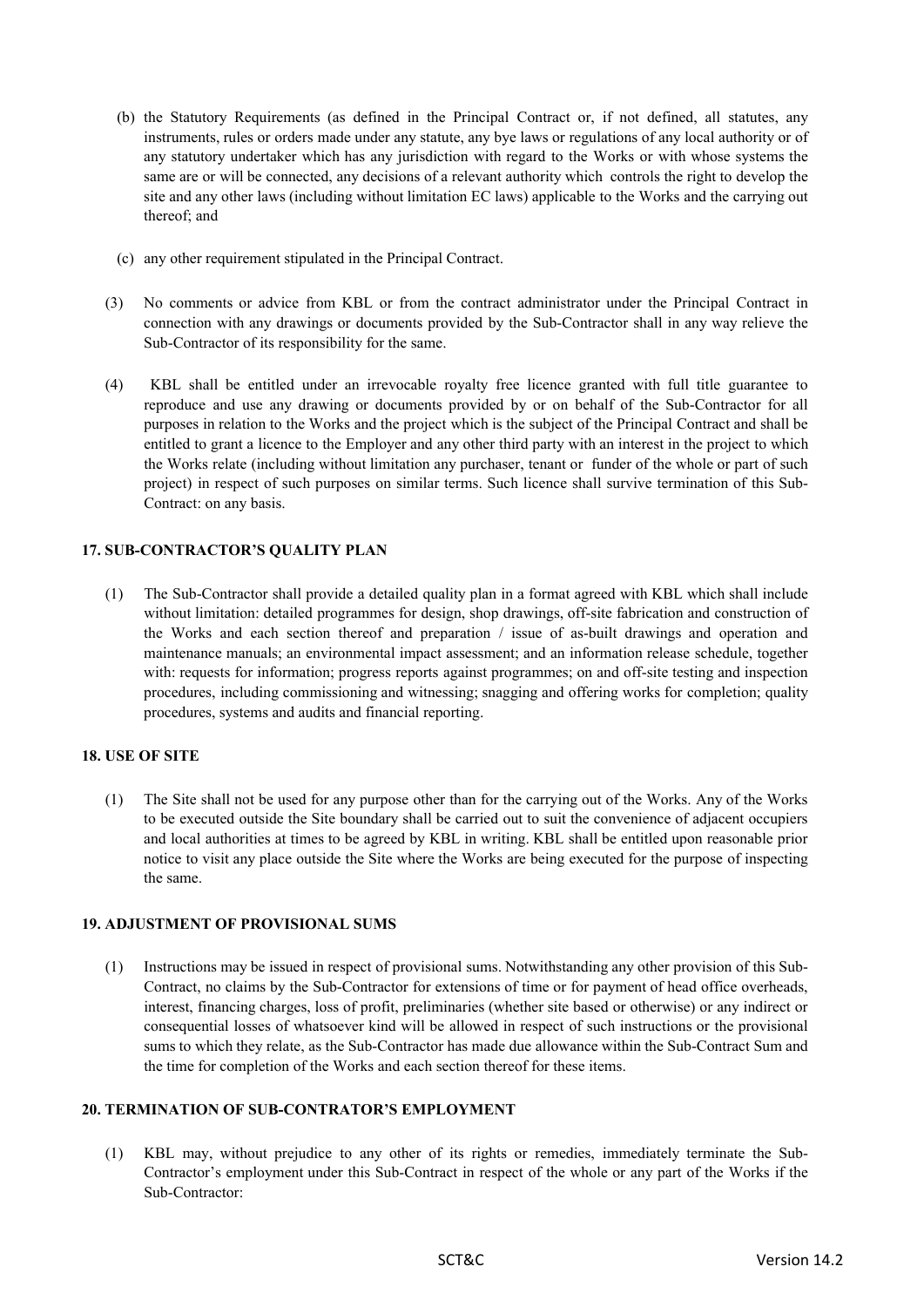- (a) unless exercising its right of suspension pursuant to clause  $3(16)(b)$ , fails within 7 days' notice in writing from KBL to proceed regularly and diligently with the Works and / or any section thereof to the reasonable satisfaction of KBL and at all times in such a manner as will not, in the opinion of KBL, prejudice the completion of the whole or any portion of the works under the Principal Contract in accordance therewith; or
- (b) fails forthwith upon notice from KBL to commence remedial work to any defective workmanship and / or materials or fails to proceed with the same with due diligence or to complete such remedial work to the satisfaction of KBL or the contract administrator under the Principal Contract within a set period as KBL may specify in the said notice or if none is so specified within a reasonable time; or
- (c) fails to complete and deliver up the Works and / or any section thereof by the Completion Date relevant thereto; or
- (d) fails to withdraw immediately at the request of KBL any one or more of its employees or its Sub-Sub-Contractor's employees to whom KBL object or whose involvement in the performance of the Works may contravene the conditions of this Sub-Contract or the Principal Contract or who may cause labour disputes in the Sub-Contractor's or any other trade, and to replace such employees immediately by others against whom there is no such objection; or
- (e) has a distress or execution levied upon the Sub-Contractor's property or assets or if the Sub-Contractor shall make or offer to make any arrangement or composition of debts or schedule of arrangement approved in accordance with the Insolvency Act 1986 or has an administrator appointed or if a notice of intention to appoint an administrator is filed at court or commits an act of bankruptcy or has a petition to wind up its business (other than for the purpose of a bone fide reconstruction or an amalgamation) passed or presented or a resolution to wind up the Sub-Contractor has been passed or if a provisional liquidator, receiver, administrative receiver or manager of the Sub-Contractor's undertaking property or assets or any part of them shall be appointed or if any analogous proceedings, resolutions, applications or arrangements are made or the Sub-Contractor is unable to pay its debts as they fall due; or
- (f) fails within 7 days' notice in writing from KBL to comply with any of the obligations on the part of the Sub-Contractor contained in this Sub-Contract; or
- (g) breaches the terms of this Sub-Contract and the Employer determines the Principal Contract or KBL's employment thereunder as a result.
- (2) Termination under this clause shall be effected by notice in writing. Upon such termination, the Sub-Contractor shall not be entitled to compensation therefor and shall leave the Site without removing any of its equipment, materials or property on the Site unless directed otherwise by KBL (in which event the Sub-Contractor shall forthwith remove the same at its own cost).
- (3) Notwithstanding anything contained in this Sub-Contract (but subject always to any adjudicator's award), the Sub-Contractor shall be entitled to no further payment until completion of the Works by KBL or by others. For the purposes of such completion KBL shall have free use of the Sub-Contractor's equipment, materials and property in the Site without responsibility to the Sub-Contractor for fair wear and tear thereof and to any materials or fabricated work lying at the Sub-Contractor's offices or workshop which have been bought or fabricated for the purpose of this Sub-Contract.
- (4) KBL shall be entitled to recover from the Sub-Contractor all losses, expenses, costs and damages suffered or which may be suffered by KBL by reason of such termination.
- (5) Without prejudice to clauses 20(1), 20(2) and 20(3), if the Principal Contract is terminated for any reason whatsoever before the Sub-Contractor has fully performed its obligations under the Sub-Contract, then: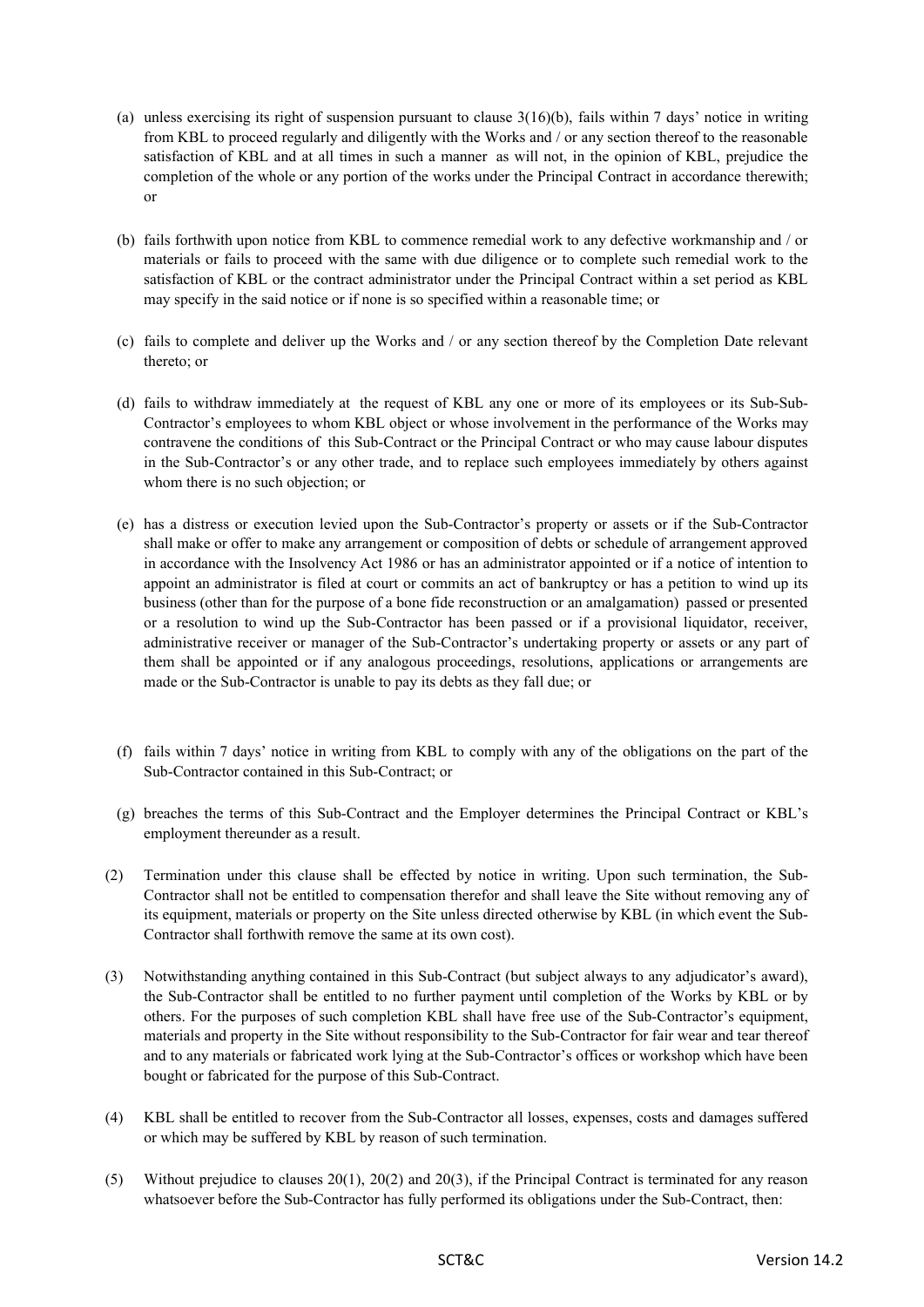- (a) KBL may at any time thereafter by written notice to the Sub-Contractor forthwith terminate its employment under this Sub-Contract and thereupon the Sub-Contractor shall with all reasonable speed remove its personnel and plant (excluding equipment) from Site. Upon such a termination of the Sub-Contractor's employment and, except when the Sub-Contractor's breach has caused the determination of the Principal Contract, the Sub-Contractor shall be entitled to be paid for all work executed and all goods supplied by him up to the date of such termination of the Principal Contract. The Sub-Contractor shall, within 14 days of such termination, submit an application for payment for works executed by the Sub-Contractor up to the date of such termination. Such application shall be treated in all respects as if it were a final account submitted by the Sub-Contractor pursuant to clauses 3(17) to 3(20), and the procedures set out in clause 3 shall apply in respect of such an application.
- (6) Irrespective of the grounds of termination of the Sub-Contract, the Sub-Contractor's employment may at any time be reinstated if and on such terms as the parties agree.

## **21. INDUSTRIAL RELATIONS, SECURITY AND HEALTH AND SAFETY PROVISIONS**

- (1) The Sub-Contractor must at all times comply with the Health & Safety at Work Act etc 1974 ("the Act") and all and any regulations or orders made or issued under the Act and any approved codes of practice and published guidance documents issued by the Health and Safety Commission including without limitation the Construction (Design and Management) Regulations 2015 and any amendment or replacement thereof (the "Health and Safety Legislation"). The Sub-Contractor shall provide such evidence as KBL may reasonably request to demonstrate its competence and the adequacy of its arrangements (including the allocation of sufficient time and other resources) to enable it to comply with the Construction (Design and Management) Regulations 2015. A copy of the Sub-Contractor's policy statement on Health and Safety shall be lodged with KBL together with the name of the executive responsible for Health and Safety matters. An operative who refuses to comply with the requirements of the Health and Safety Legislation will be required to leave the Site. The provision of appropriate protective clothing and safety equipment as required under the Health and Safety Legislation is at all times the responsibility of the Sub-Contractor. All operatives and staff employed by the Sub- Contractor on the Site will be required to wear safety helmets in compliance with National Working Rule 23.
- (2) In addition to the requirements of the Health and Safety Legislation, KBL requires that the Sub-Contractor will provide safety helmets for all employees, which will be worn at all times whilst working on, or visiting the Site. In the event that any employee of the Sub-Contractor shall refuse to wear a safety helmet that employee will be required to leave the Site immediately. All operatives are required to hold a CSCS card or other approved card.
- (3) The Sub-Contractor shall comply with KBL's requirements regarding the safe conduct of the Works on the Site or elsewhere.
- (4) The Sub-Contractor shall only provide operatives who are lawfully entitled to work in the United Kingdom.
- (5) Any complaint or comment concerning KBL Site facilities shall be communicated forthwith to KBL's site management, as shall any other matter which might have an adverse effect on industrial relations and / or Health & Safety on Site.

### **22. ADJUDICATION**

(1) Either party to this Sub-Contract shall have the right to refer any dispute or difference arising under or in connection with this Sub-Contract to adjudication in accordance with the terms of this Sub-Contract at any time.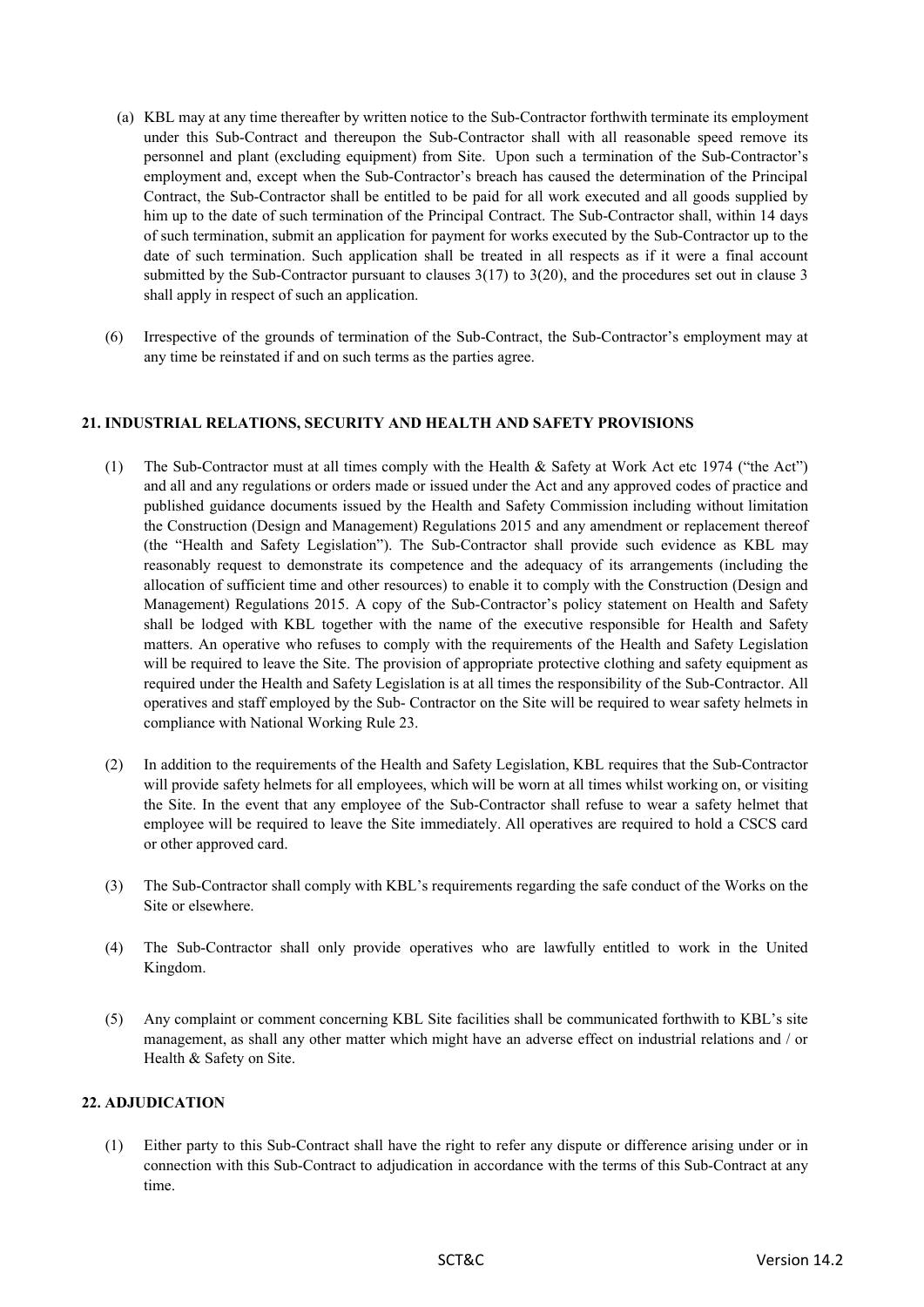- (2) Any dispute or difference arising under or in connection with this Sub-Contract may be referred at any time to an adjudicator nominated by The Royal Institution of Chartered Surveyors.
- (3) Any adjudication under this Sub-Contract shall be conducted in accordance with the provisions of the Scheme for Construction Contracts (Part 1 of The Scheme for Construction Contracts (England and Wales) Regulations 1998 (SI 1998 No. 649) (Amendment) (England) Regulations 2011 (SI 2011 No.2333) amended as follows:
	- (a) Insert "or in connection with" before "the contract" in line 2 of paragraph 1(1).
	- (b) Insert a new paragraph 7A as follows:

"7A(1) The responding party shall have the right to respond in writing to the referral notice. Any such written response shall be referred to the adjudicator not later than 14 days from the date of the referral

7A(2) Any such written response shall be accompanied by copies of, or extracts from, any documents the responding party intends to rely upon.

7A(3) The responding party shall, at the same time as it sends to the adjudicator the documents referred to in paragraphs (1) and (2), send copies of those documents to every other party to the dispute.

- (c) Insert after "expenses" in line 2 of paragraph 8(4) "and the parties liability therefor".
- (d) Insert "or the written response and any other documents given under paragraph 7A(2)" at the end of paragraph 13(a).
- (e) Insert "and obtained their consent (which shall not be unreasonably withheld)" before "appoint experts" in line 2 of paragraph 13 (1).
- (f) Delete "one person" in paragraph 16(2) and substitute "three people".
- (4) The decision of an adjudicator appointed under this Sub-Contract shall be binding until the dispute or difference is finally determined by legal proceedings in the English Courts, or by agreement of the parties.
- (5) An adjudicator appointed under this Sub-Contract shall not be liable for anything done or omitted in the discharge or purported discharge of his functions as adjudicator unless the act or omission is in bad faith, and any employee or agent of an adjudicator appointed under this Sub-Contract is similarly protected.
- (6) In all cases, each party shall bear its own costs and expenses arising out of and incurred in connection with any adjudication.

# **23. NOTICES**

(1) All instructions, applications, notices and comments to be made or given under this Sub-Contract shall unless otherwise agreed be in writing and given by actual, special or recorded delivery (except notices under clause 20, which shall without exception be given in writing and sent to KBL's / the Sub-Contractor's registered office by actual, special or recorded delivery). Where given by special or recorded delivery it shall, subject to proof to the contrary, be deemed received on the second business day after the date of posting. For the purposes of this clause and clause 24, a business day shall include any day that is not a Saturday, Sunday or Christmas Day, Good Friday or a day which under the Banking and Financial Dealings Act 1971 is a bank holiday in England and Wales or, as the case may be, in Scotland.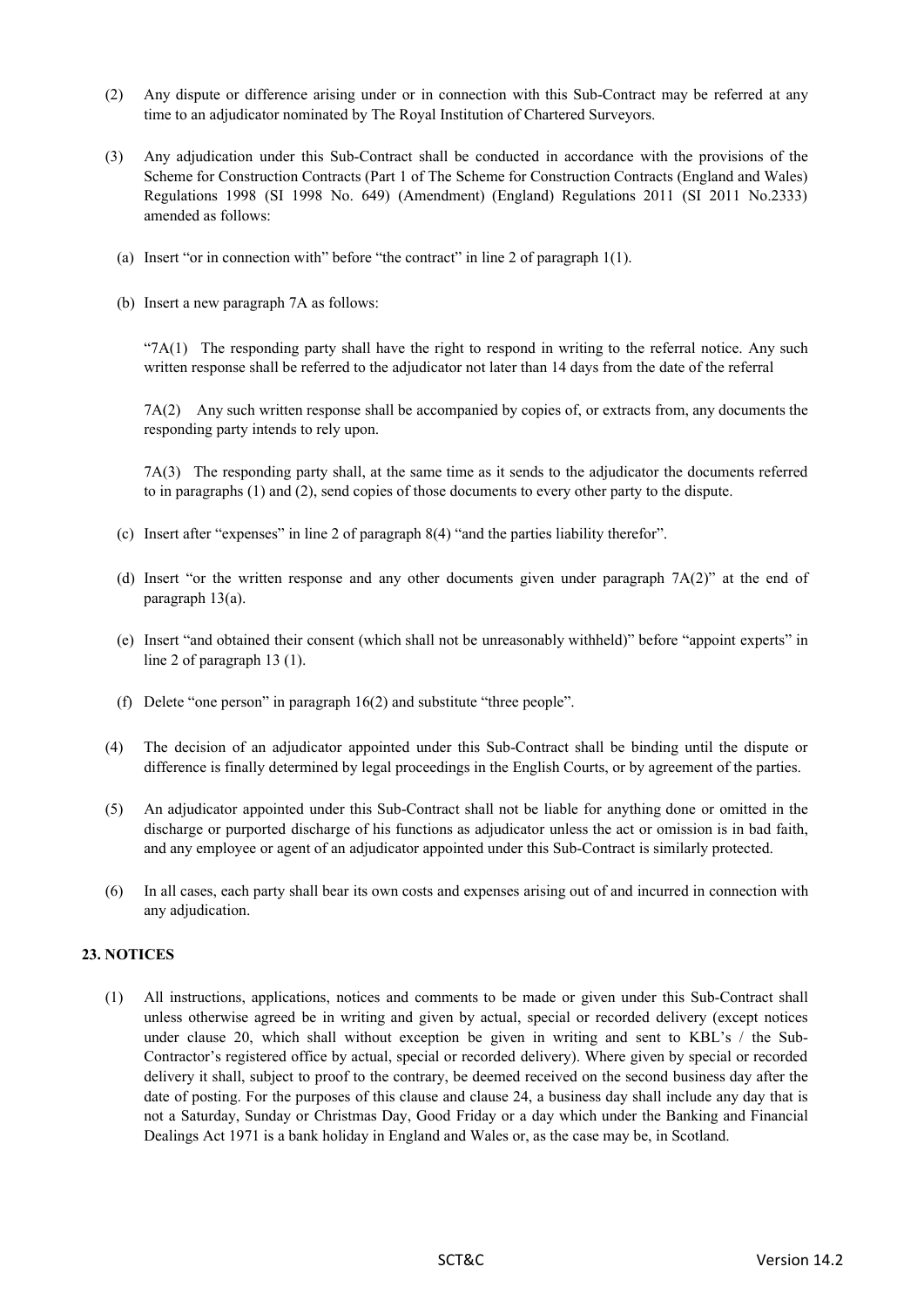#### **24. PERIODS OF TIME**

(1) Where under this Sub-Contract an act is required to be done within a specified period of days after or from a specified date, the period shall begin immediately after that date and shall include only business days (as defined in clause 23).

#### **25. CONFIDENTIALITY**

(1) The Sub-Contractor shall ensure that all documents and information provided by KBL to the Sub-Contractor or its sub-contractors during or in connection with the performance of this Sub-Contract (other than those already in the public domain) and including without limitation the terms of this Sub-Contract shall be treated as confidential. Such information shall not be used by the Sub-Contractor except for the purposes for which it was made available and such information and its contents shall not be disclosed by the Sub-Contractor to any other person without prior written consent of the Employer.

## **26. INTERPRETATION**

- (1) Subject to applicable law (including without limitation fraudulent misrepresentation), this Sub-Contract supersedes any previous arrangements between KBL and the Sub-Contractor in respect of the Works (whether oral or written and including without limitation any letter of intent).
- (2) References herein to any legislation or section or provision thereof shall include any statutory modification or re-enactment of or statutory provision substituted for the legislation, section or provision.
- (3) Subject to the mandatory provisions of any statute, no rule of contract interpretation applies to the disadvantage of a party on the basis that such party put forward the Sub-Contract or any part thereof.
- (4) No consent, approval or certificate shall relieve the Sub-Contractor of its obligations hereunder.

# **27. APPLICABLE LAW**

(1) This Sub-Contract is subject to English Law and (subject to clause 22) the exclusive jurisdiction of the English Courts, subject to the right of either party to enforce a judgement obtained in the English Courts in any other jurisdiction.

## **28. DEFINITIONS AND INTERPRETATION**

(1) Unless the context otherwise requires or the Sub-Contract Particulars or these Conditions specifically provide otherwise, the following words and phrases, where they appear in capitalised form in these Conditions shall have the meanings stated below:

| Conditions:         | The clauses set out herein under numbers 1 to 28.                                                                        |
|---------------------|--------------------------------------------------------------------------------------------------------------------------|
| Employer:           | KBL's employer under the Principal Contract.                                                                             |
| Numbered Documents: | The documents listed as such in the Sub-Contract Particulars, or<br>otherwise the documents comprising the Sub-Contract. |
| Principal Contract: | The head or main contract between KBL and its Employer / client for<br>the main contract works.                          |
| Site:               | The place at which the Works, or any part of the Works are to be<br>carried out.                                         |